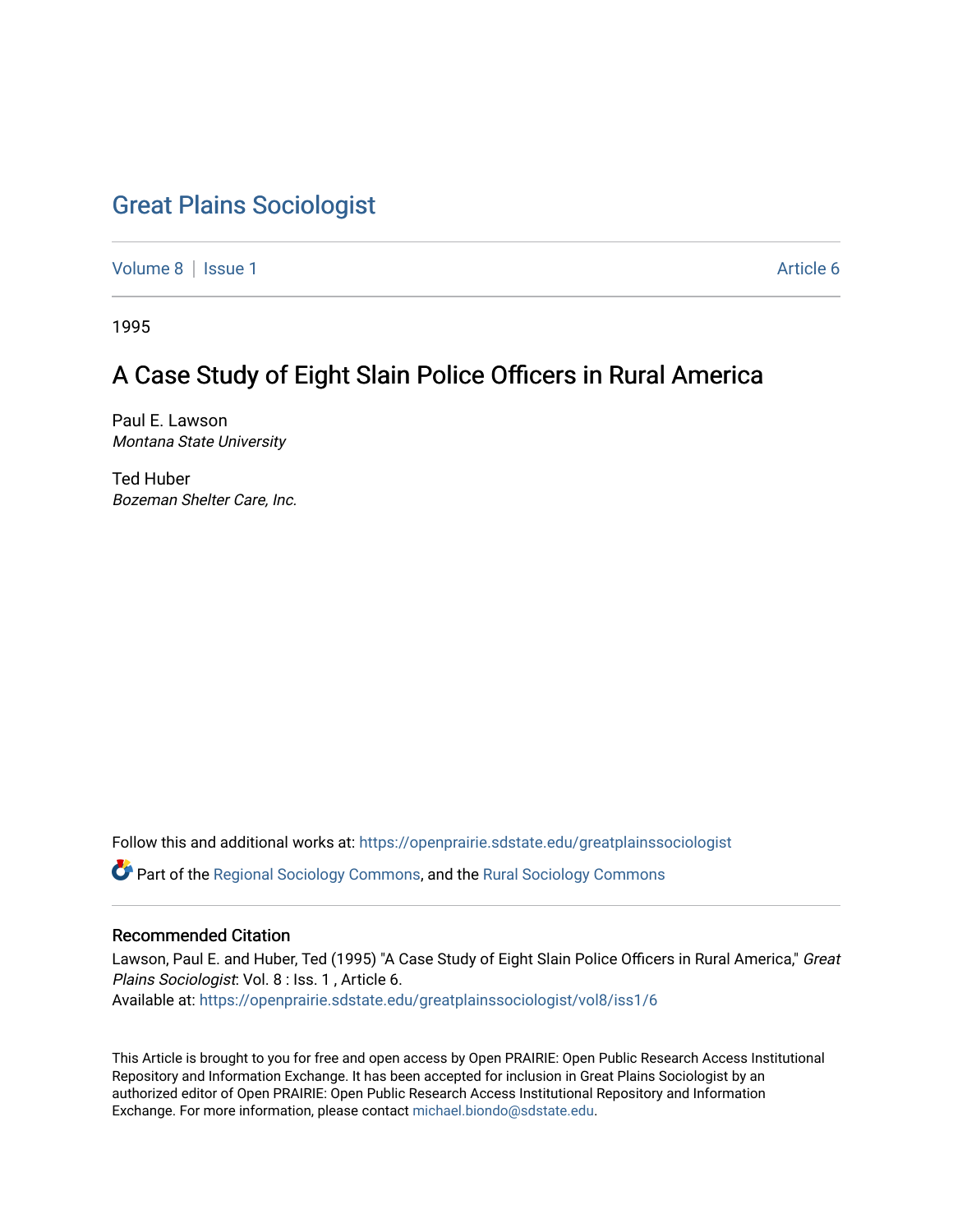Lawson and Huber: A Case Study of Eight Slain Police Officers in Rural America

| <b>Great Plains Sociologist</b> | $\frac{Volume}{M}$ 8 Number 1 1995 |  |
|---------------------------------|------------------------------------|--|
|                                 |                                    |  |

"A Case Study of Eight Slain Police Officers in Rural America"

Paul E. Lawson Montana State University

Ted Hubcr Bozeman Shelter Care, Inc.

#### **ABSTRACT**

Homicides are not random. Our research suggests that police<br>officers killed while on-duty are not random samples of their departments. Using in-depth interviews with fellow officers and family members, we reconstructed the lives of eight slain officers in one rural state. The finding show that there is  $\frac{dV}{dt}$ one rural state. The findings show that these officers exhibited<br>personal characteristics, family difficulties and occupational dynamics quite different from average members of their departments. While no individual fit the emerging profile perfectly, these slain officers<br>generally were: (1) verbally and physically aggressive, (2) meticulous and rigid. (3) preoccupied with handguns and competitive shooting.<br>(4) having marital problems or divorced. (5) experiencing departmental clashes, and (6) unhappy with their police careers.<br>Five knew their killer, all died within seven blocks of their office and<br>within one minute of leaving their patrol vehicle, and five died in communities smaller than 3.500 people.

## **INTRODUCTION**

When an on-duty police officer is killed, officers from other agencies converge to mourn, pay respects, realize their own mortality and question. "Why did this happen?" Civilians also appear at these funerals to mourn and shake their heads in disbelief. For ordinary citizens, a symbol of peace and order is gone. They find such deaths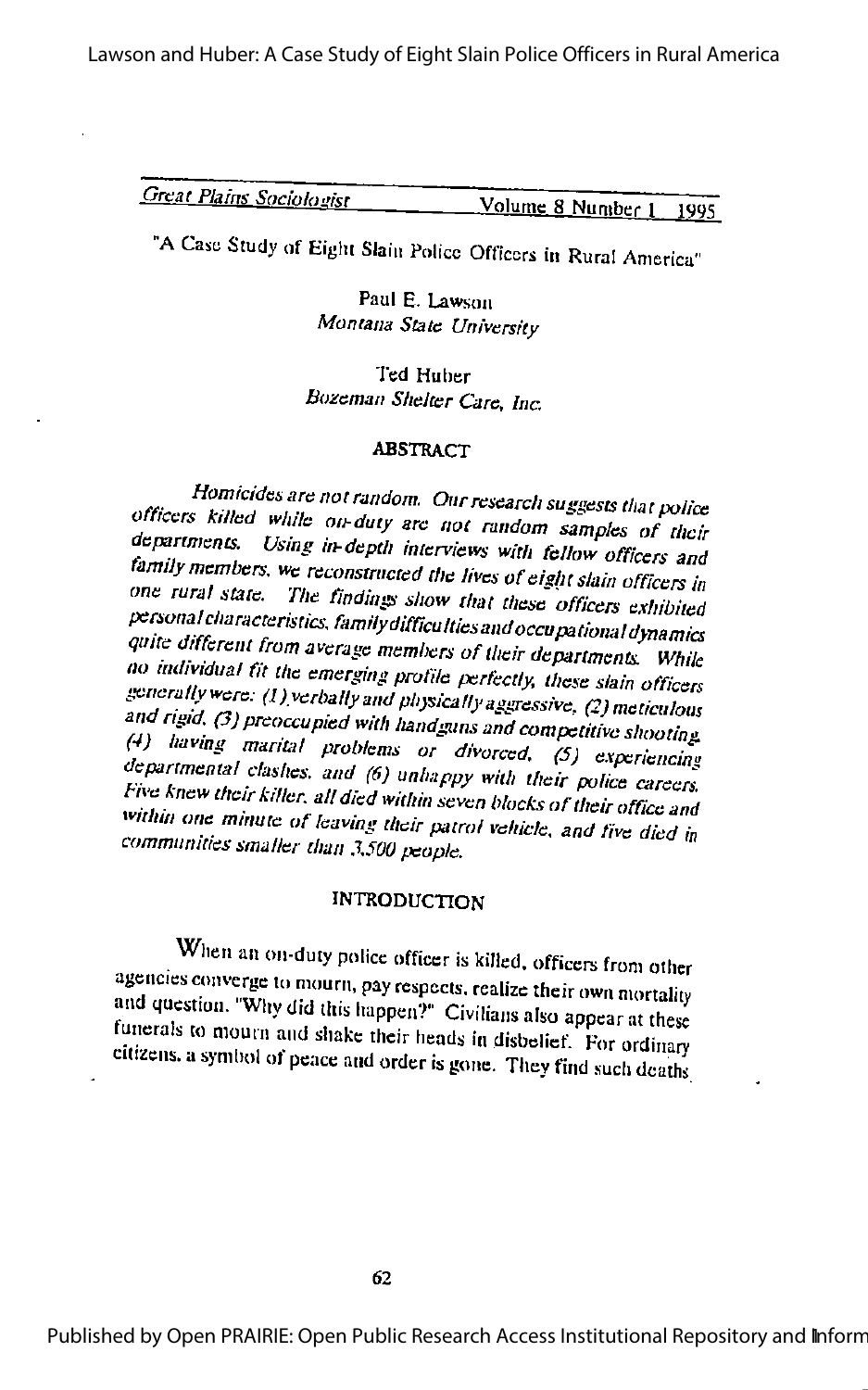hard to explain. While these deaths gain national attention, little is known about their causes. Our research task is to shed light on eight police officers killed in Montana over the past eighteen years. None of the eight expected to die and certainly not in the manner that they did. The officers had no chance because each was purposely, and with clear forethought, shot and killed by an assailant. Yet each death helped reveal a pattern making these seemingly disassociated slayings more understandable.

Our only perceived notion about these deaths was that they probably followed a homicide pattern similar to that for all citizens, i.e.. most murders in America are not random. In other words, not all Americans have the same probability of being killed in any given year. Data indicate that national subgroups have varied victimization rates. The same holds true for the police. It is likely that not all officers have the same probability of being killed, that there may be police subgroups more prone to victimization.

By reconstructing eight slain officers' lives, we sought to explore possible variables that identify what officer types might be at risk and be killed while on duty. To do this we created a composite profile of the slain officers through re-enactment and reconstruction of the officers' occupational and personal lives. This included their personal characteristics from which we were given revealing glimpses of how they were seen by people around them, both on and off duty. We solicited from friends and family members detailed and intimate accounts of these officers. Slowly, a collective picture emerged. While some officers did not fit the entire collective profile, each clearly displayed most of the characteristics of the profile. These eight officers were a remarkably homogeneous group. Time and time again, in isolated conversations involving no collaboration between interviewees, people told us remarkably stories. In the excerpts that follow, similar images, common perceptions, and even identical metaphors and analogies were consistently presented.

The excerpts that follow have not been altered except to disguise the identity of specific officers and their friends and family. Since one slain officer wasa woman deputy sheriff, we only used the male gender tlirougliout to disguise her identity and protect the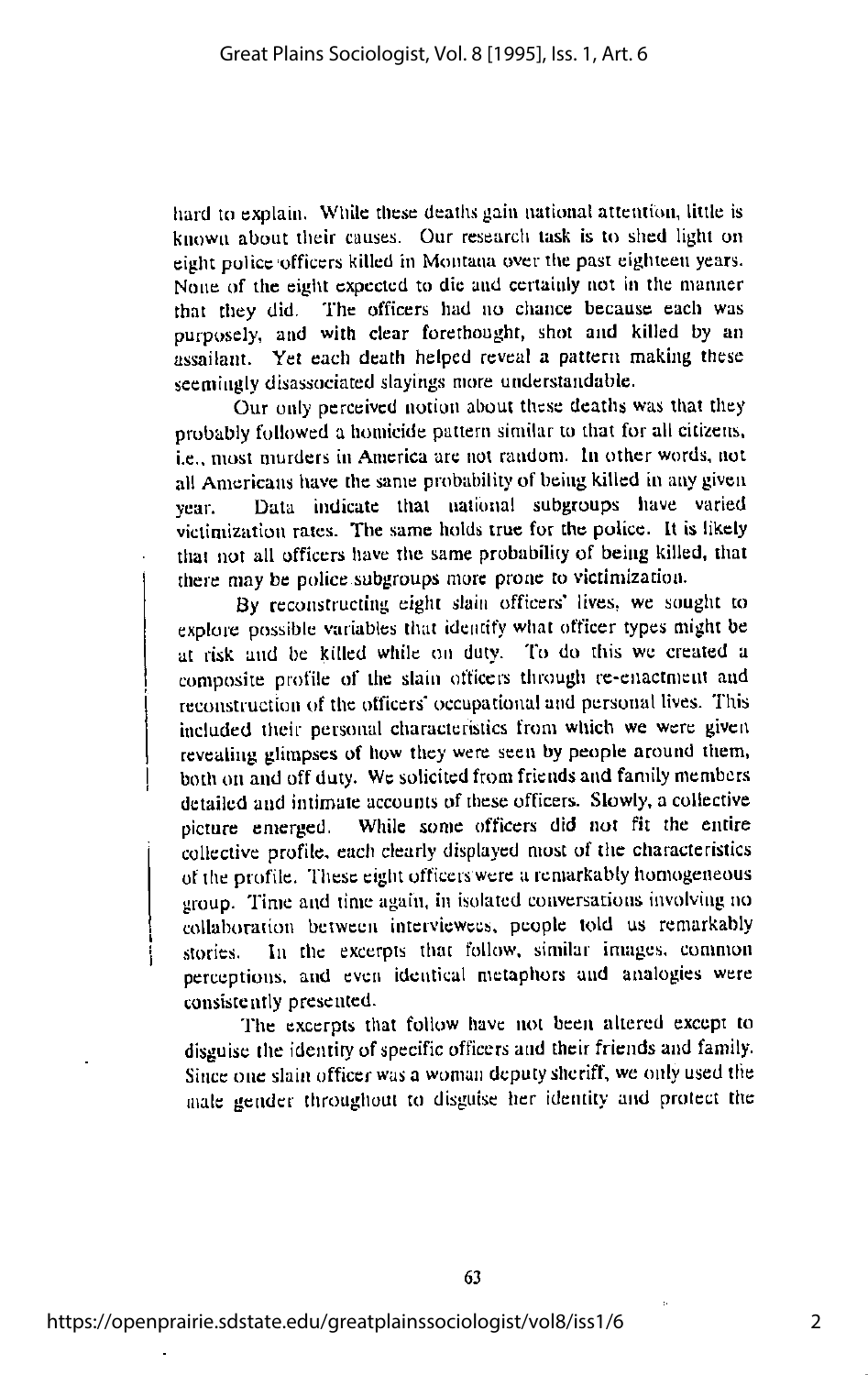privacy of her family and friends.<sup>1</sup>

#### METHODOLOGY

Since our interest was police officer slayings in rural settings, we only researclicd those eight officers killed in Montana by firearms over the last eighteen years. Officers dying from heart attacks, suicide or traffic accidents were omitted because no purposeful perpclraior was involved. Data was collected from several sources: (12) a review of existing research, (2) Federal Bureau of Investigation's Uniform Crime Reports. (3) verbal and written reports taken from officers and Investigators who Investigated the incident or were part of the incident itself, and (4) interviews with family and friends. Attempts were made to interview relatives of the killers but they refused. Of the seven killers involved in these eight deaths, only two remain alive. We have not talked to them because their cases remain on appeals. With all interviews, open-ended questions were asked and free dialogue was encouraged. Twenty eight interviews and thirty-eight hours of recorded tapes were transcribed into 300 pages. Portions arc found throughout this paper.

The death scenes were scattered across Montana, involving 4.500 miles of travel over a seven month period. We visited seven comniunities ranging in population from SO.OOO to as few as 1.200 people. In one location we interviewed two people at the same time, bur the remaining taped interviews were conducted individually $^2$ .

As part of our initial research we compared and contrasted our data with national statistics on police fatalities. This did not prove particularly informative. First, utilizing the F.B.I. Uniform Crime Report of 1989, we found it difficult to generalize and compare our eight in-depth case studies with the 800 police officer deaths found throughout America in the 1980's. The F.B.I. summarized police officer fatalities by percentage variations found in victims' rank, age, sex. race, work assignment, length of service in law enforcement, homicide weapon used, body armor worn by victims, and month, day and hour of the slayings. With our in-depth analysis of only eight police officers killed over an eighteen year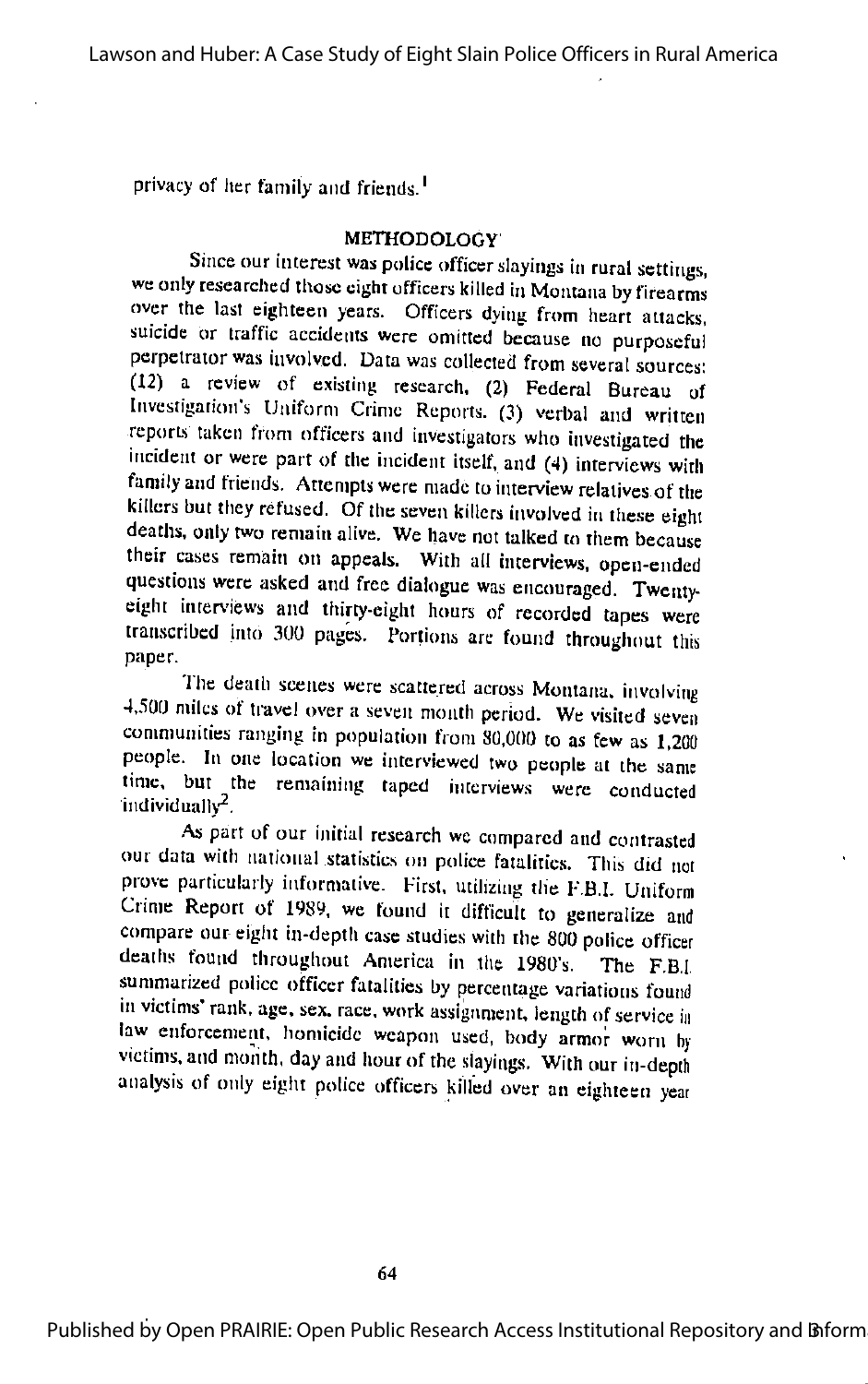period, percent comparisons were not particularly useful<sup>3</sup>.

Our small sample did not vary significantly from national averages except infour important ways. Five of the Montana deaths took place in communities of 3.500 or less. The rural nature of these deaths, even by Montana standards, is quite dissimilar from national data, suggesting a more urban oriented fatality rate for officers. Additionally, unlike national data, all eight Montana officers died wiihin seven-tenths of a mile (approximately six or seven city blocks) from the nearest police station or sheriff's office. In several cases you could actually sec the station from where the officer died. Since many officers in rural Montana travel great distances when responding to calls, in some cases in excess of forty miles, these observations are significant. Being killed so close to their offices reveals three possible states of mind: (1) officers do not have time to mentally pre-plan their actions or reactions in these rapidly escalating incidents because they have just left their office. (2) being just a short distance from their assigned station, they develop a false sense of security that "help" or "back-up" is just a short distance away, or (3) their familiarity with the environment immediately surrounding the police department lulls them to complacency. Since we cannot interview the officers, these states of mind arc only conjecture.

Also out of sync with national data was the quickness with which these deaths took place. Two officers were slain before they could exit their vehicles. Four died immediately upon leaving their vehicles and the remaining two officers died from wounds received within thirty seconds to one minute after exiting their vehicles. Lastly, five of the eight slain officers knew the person who killed them. None of these findings fit the national data.

Besides the difficulties of comparing Montana data to national samples, a second important issue surfaced. We recognized how superficial or nonuseful the F.B.I, data was when it came to understanding the deaths themselves. Since assailants were dead or not talking, wc realized that any effort at understanding police officer fatalities would have to come from fellow officers, families and friends of the slain officers. It was from these people that we learned of the officers' personal characteristics and their family and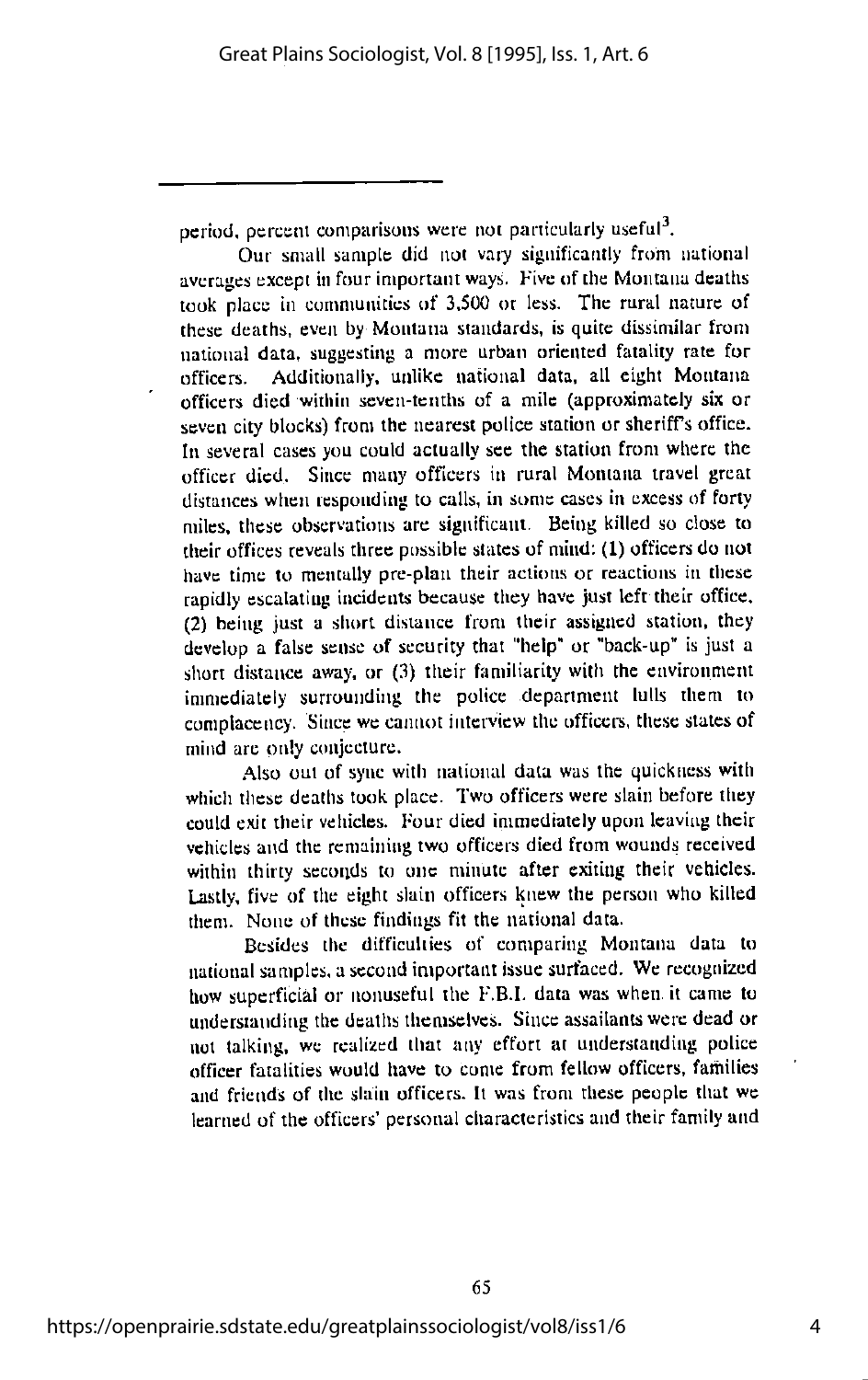occupational dynamics. The following excerpts from transcribed interviews illustrate the similarities of these eight slain officers.

# SLAIN OFFICERS' PROFILE: PERSONAL CHARACTERISTIGS

Our priniary task was to develop a profile of slain officers. The reconstruction of these officers lives at the time of their deaths showed many shared common personal characteristics, some not held by most officers in rural Montana. In consistent fashion, a mixture of six or more slain officers were: (1) verbally or physically aggressive, (2) extreme gun enthusiasts, and (3) excessively rigid and/or meticulous in their daily behavior. Each of these three issues is discussed below.

# Verbal and Physical Aggressiveness

Through interviews obtained, comments indicate these officers -openly exhibited their temper. Even though three maintained an even temper publicly, collectively the evidence shows most openly displayed their tempers via verbal and/or physical aggressiveness. The following excerpts from our interviewees illustrate this difficulture. in clear fashion. ' in clear fashion.<sup>4</sup> [He] was very, very cocky ... He was wrong for this

business . . . the kind of guy that would use his nightstick. I think he probably would have flown off the handle faster than most normal people . . . Bui you gol a guy (hat enjoys hitting somebody... In my opinion, somebody like liim is more apt to be killed in our business because they are more mentally aggressive. He could have been the cause of another officer getting killed because of his aggression . . . They [aggressive officers] cause us grief . . . They should be selling shoes . . . They shouldn't be cops.

[He] was a heavy goddamn gorilla ... He didn't have  $\sim$  a short fuse, he had no fuse . ..

[He would] come off short and abusive ... He didn't really have agood way of handling people so we [the department] had complaints about him . . . Some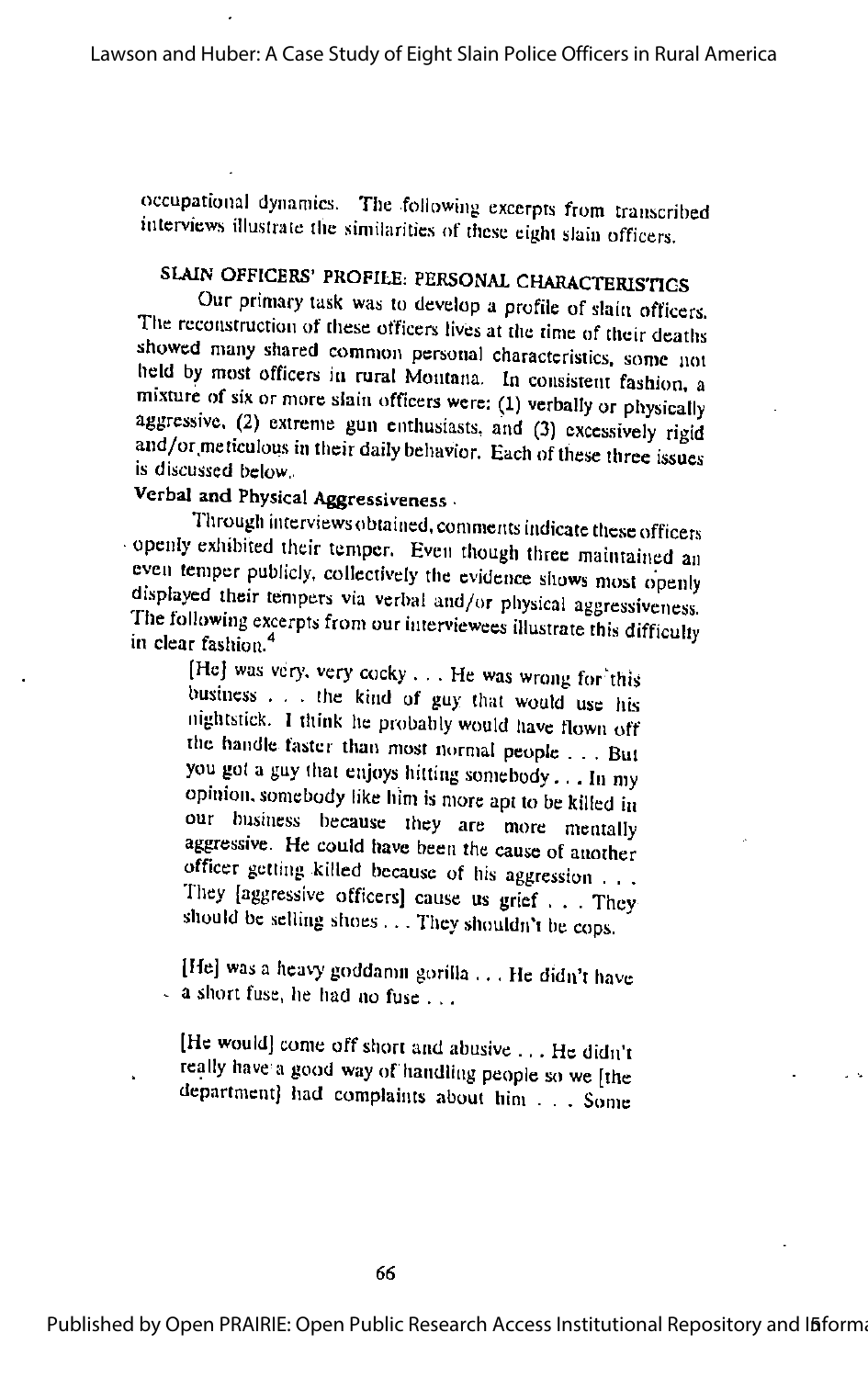citizens had filed complaints against him because he was too abrasive . . .

[Did he have a temper?] Yeah. He had a hell of a temper... 1would rather go in [to a barfight] with a different officer personality-wise ... He's going to set people off a little . . . He's too stiff. . . and I'd rather go in with somebody that is a little more bending in that kind of situation.

[His] temper got the best of him to be perfectly honest with you  $\ldots$ . He didn't like hurting people but by the same token, he had a short fuse ... He would be so polite but when he was done taking crap off somebody he was done.

[He] was acalm and quiet kind of guy but occasionally he'd getticked off and be ready to take the badge off and duke it out with somebody.

[He] was told [by the administration] never to slap him [the citizen] around or some damn thing . . . You get a hot-shot [officer] you know.

I saw [him] take his badge off once and he started to take the guy on but then stopped . . . Like I say, he had a hot temper.

If they [citizens] would cuss at [him] and gel mad at him, he'd get mad right back.... He'd be calm for a while but they'd keep it up and he'd tell them where to get off.

[He'd] blow off steam at you [other cops] and get upset. He'd blow steam for 20 minutes and then a couple hours later he'd have coffee with you and cverytliing would be hunky dory.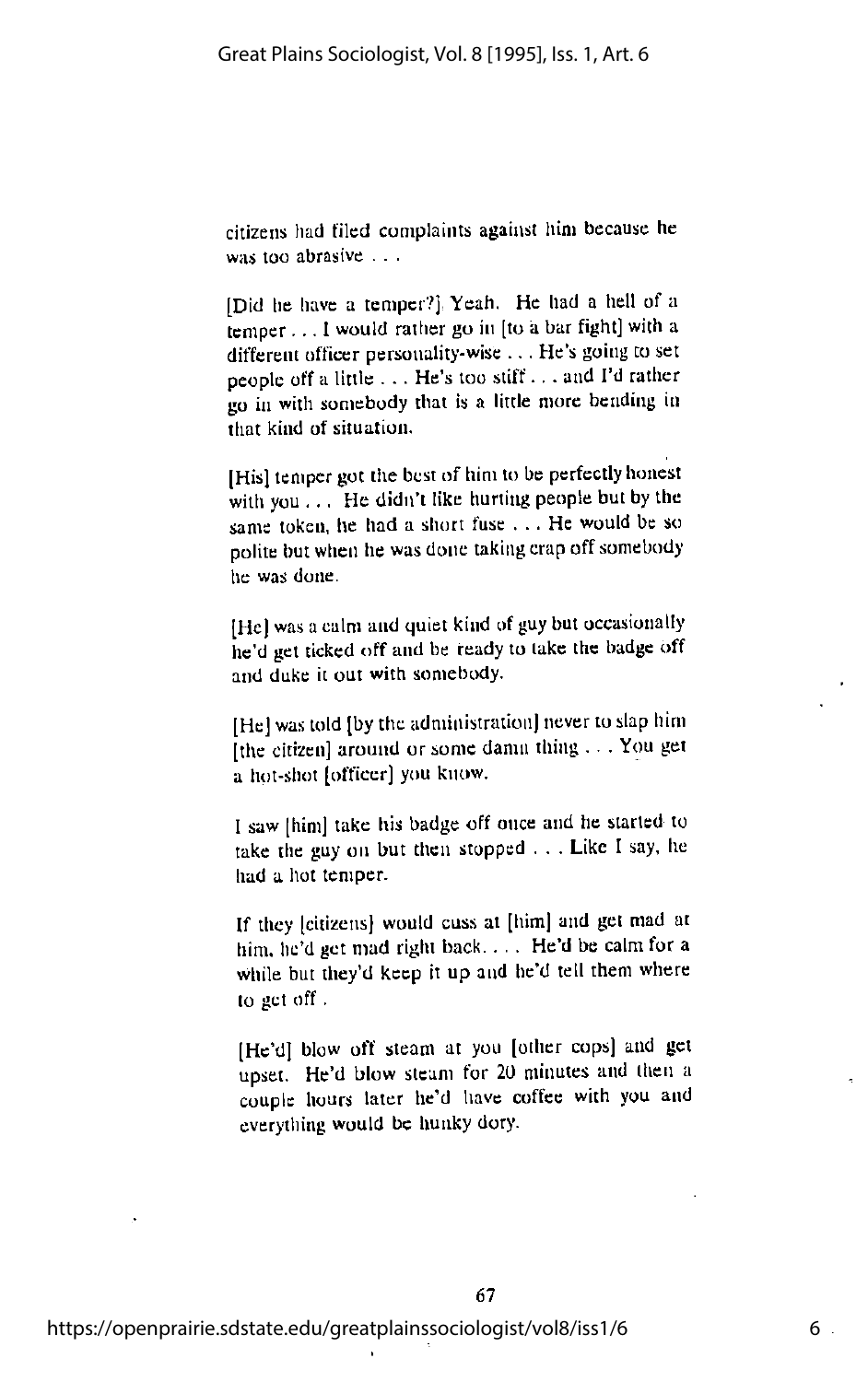These illustrations show that six or seven officers were prone to asserting power and dominance over others [excessively when compared to oiher Montana officers]. It is difficult to determine what role these attitudes played in these deaths. But knowing the intricate details of these incidents as we do (I.e., one officer left his vehicle without obtaining vital information from dispatch because he was impatient with the system, another officer's dominant behavior escalated as <sup>a</sup> number of minor incidents accumulated, and yet another officer verbalized his indigjiation when responding to the third call-back to a family disturbance), the officers' similarities in demeanor are important and consistent portions of our profile. Other illustrations of aggressiveness, assertiveness. power and dominance are shown below.

[He] did come home upset one night because he had lost his temper with a prisoner in the elevator... He said. "I hit him ". .. He was pretty upset... He said, "I shouldn't have done that". .. I think that was when he was a new officer and I think that made him realize that he was going to have to really watch his temper.

[He was an] "I can do my job type" ... an aggressive personality and he didn't mind the rough and tumble part . . . He could mix it up if he had to. [On a continuum of aggressive behavior, where would you put this officer?] More aggressive ... He has always been more of an aggressive person but would be more aggressive at work . , . More ready to step in the middle of everything ... If the jailer was being ummidated or if anybody needed any assistance, he was right in the middle of it.

[He] wasn't afraid to throw a punch where I [a fellow officer] would try to talk them [the angry person] out of being ornery. . . He was more aggressive, strong, extremely strong . . . I'd choose him for a backup, not only was he physically able to hold up his cud of it,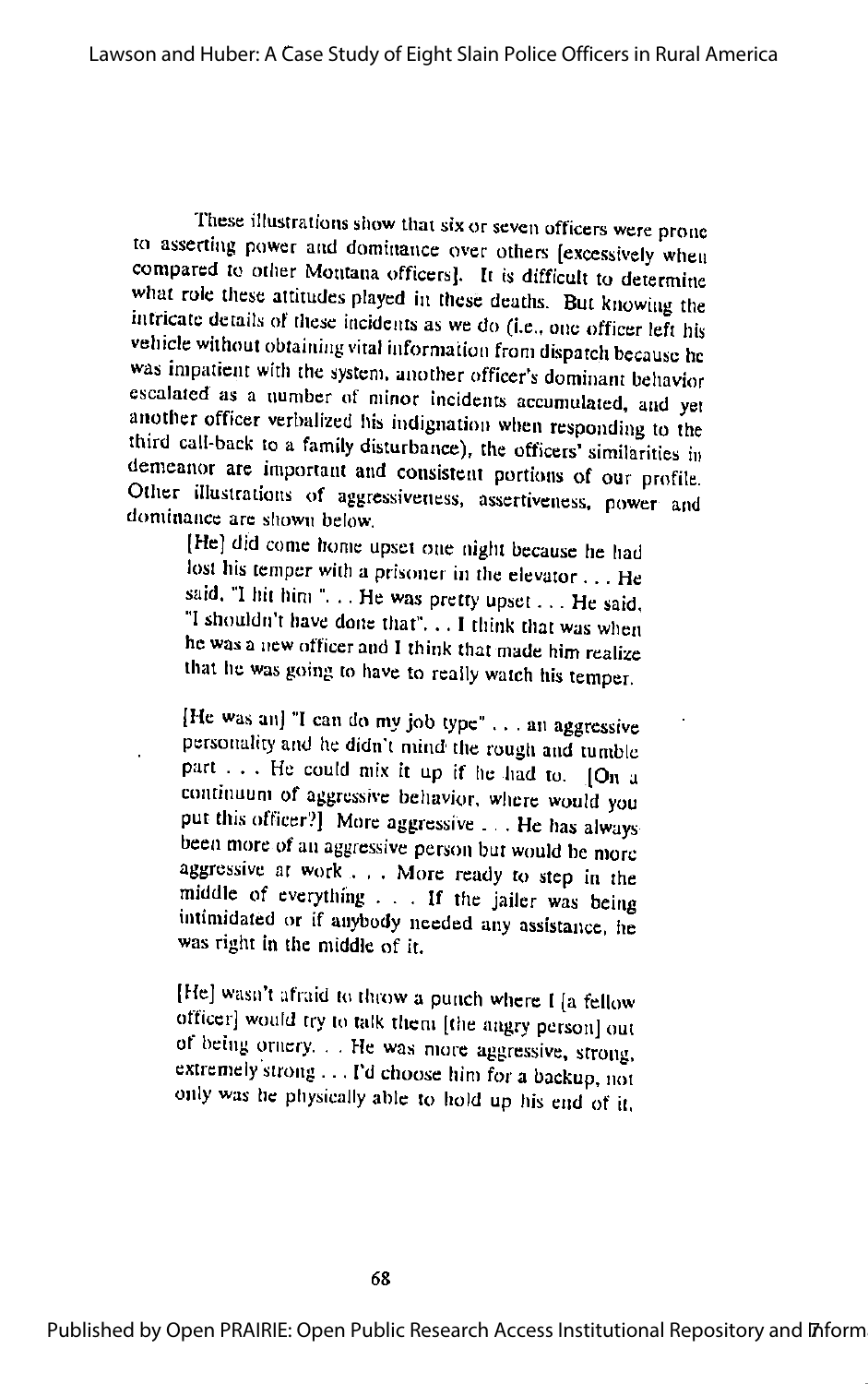but he could think on his feel too . . . [Comparing him to the rest of the department, where would you rale him on aggressive behavior?) Well if you want to know the truth, I would put him in the area where he has more confrontations.

[He] never wanted to hurt anybody, but he felt like sometimes he had to . . . I could name a bunch of people that didn't like him.

Cops gel theit way . . . Sometimes cops die in the process of trying to. [He] was real confident of his physical abilities, his strength ... <sup>I</sup> think that's probably what got him in trouble.

[Oi\ a scale of one to five concerning aggressive behavior, where would you place him?] On a scale of one to five he'd be a five . . . He'd go in and do it . . . and he'd go in and do it by himself... He would probably wade right into it . . . Yeah he would do it alone ... He had to. he was that kind of law enforcement officer.

Because there are different levels or degrees of verbal and physically aggressive behavior, these accounts arc difficult to assess. Tlie sometimes subtle and not so subtle iraining that officers get, the organisational peer pressure experienced, and the inherent militaristic socialisation process acquired all affect the level of aggression displayed. All police officers arc taught to be aggressive. Yet nearly all our sample of dead officers were clearly perceived by fellow officers and family members as more aggressive than the norm for their departments.

### Firearms and Lifestyles

Asour research progressed, another variable emerged, giving a fuller or more comprehensive picture ot the slain officers. All but one had an obsession or extreme fascination with firearms which again surpassed the norm for the average officer. Seven of eight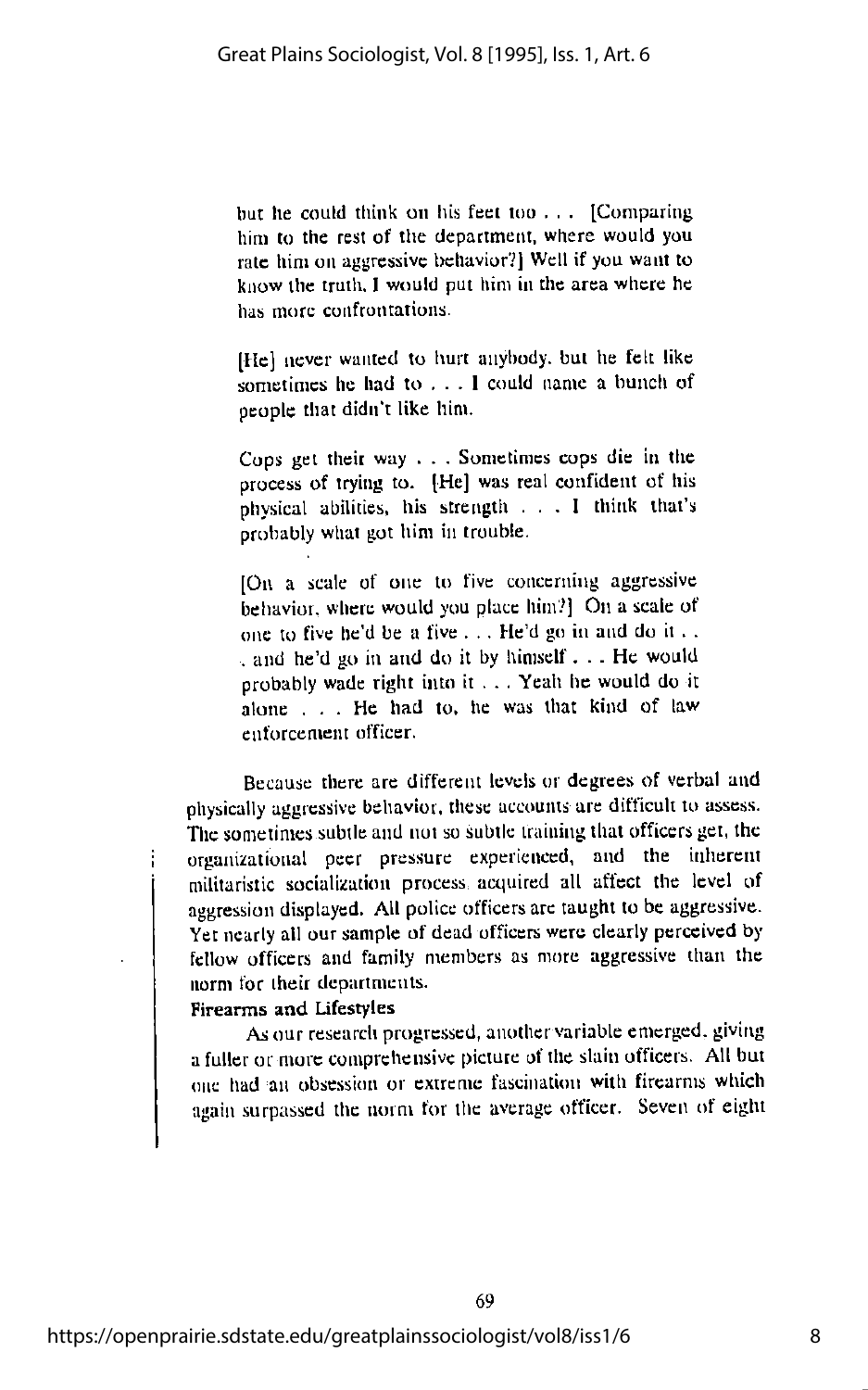slain officers were excellent or superior marksmen. One even planned an early retirement to open a gun shop. Another worked in a gun oriented sporting goods shop prior to becoming an officer. The following quotes illustrate the overall importance of firearms in the lifestyles of these officers.

The many guns that he owned were expensive . . . If<br>there was one [he] wanted, money was no object . . . He'd pay \$1,200.00 for a gun. turn around and six months later sell it. "I've got to have that one." That's just the way he was . . . [He] would immediately send the gun off to have custom work done on it. He was crazy about guns. He shot a lot and was very proficient. He was always saying you have to be impervious to the elements [the officer must have better quality firearms and be more proficient than the criminal element]. He said, "I don't think I'll live to be very old and when I go I want to go out in a blaze<br>of glory" or something like that. He thought he should have been born aFrench Legionnaire cause he always likened himself to shootouts and shit like that<sup>5</sup>.

[He] was a handgun nut ... He had a house full of guns ... Iwould say once amonth he was making or dickering up another deal... [Where would you rank him within the department in handgun proficiency?] He would probably be in the top third of the department . . . He liked weapons and he liked to keep himself in physical condition  $\dots$  He was a good shot and very active in that [shooting firearms]  $\ldots$  He belonged to the rifle club, he was always out there  $\dots$ He liked weapons.

[He] read Guns and Ammo and all those magazines. I'd say if he would read The Wall Street Journal, he could get us into stocks and bonds. He knew everything about every gun that came out.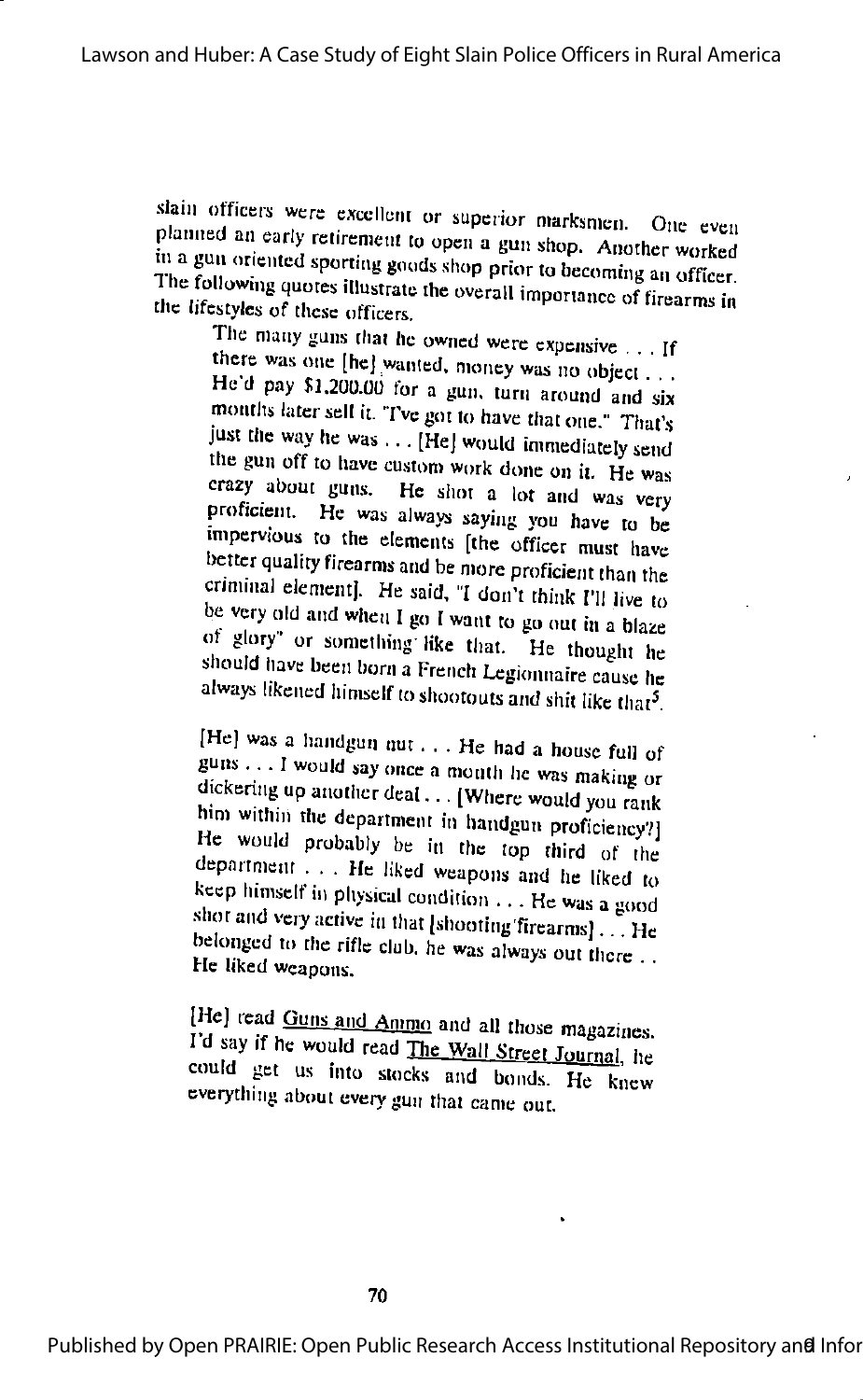[He] was an excellent shot  $\ldots$  He reloaded his own duty ammunition with just the right load . . . He said, "I want the first shot to killem"... He just enjoyed shooting  $\dots$  He was an excellent shot, expert class  $\dots$ . Whenever a new gun came out on the market, or a new bullet, or some kind of ballistic change or recommendation, he would be the first guy to know / about it  $\ldots$ . He said, "If I'm going to be in this business, and I have to carry one, I'm going to have all the knowledge 1 can [about firearms].'

[He] worked at a gun counter [at a local sporting goods store] before he came here . . . His ability to shoot would be in the top percentage [compared to the rest of the department] ... His knowledge of weapons would be at the top . . . [Did he own a lot of guns?] He did buya lot of weapons, guns.

He knew what he was doing in terms of firearms and he was extremely proficient . . . While we were in [police] basic training he got a 99 or 99.6  $\ldots$  [out of a 100% proficiency score on the firing range].

[He] was one of the best competitive shooters in the region ... He liked guns to shoot ... He was an excellent marksman.

The issue here is not police officers and firearms as a duty weapon. Every police officer is required to carry a firearm and become proficient. The issue is one of obsession or preoccupation with guns beyond the norm for a gun oriented occupation. Collectively, nearly all of these officers were obsessed witli the sport of firearms. However, as we reviewed the death scenes, we clearly recognized they could not translate this knowledge of their weapons quickly enough to react and survive these fatal incidents. This was particularly evident in the three cases where officers, in fact, had no chance to draw their weapons. Only two of the eight officers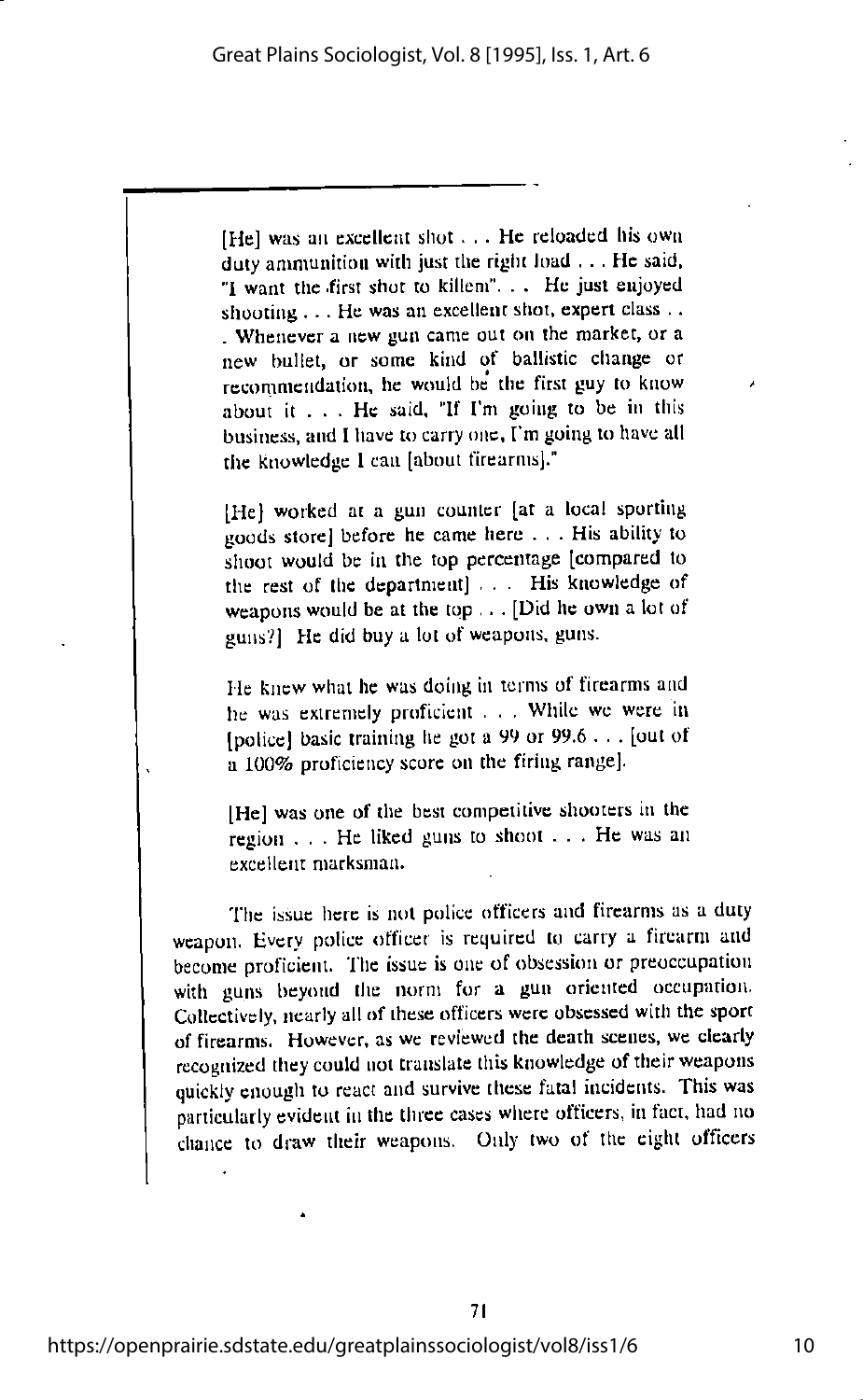actually killed their killers. Equally, unlike the killers who fired first round mortal wounds in seven cases, only one officer fired the first mortal round. Finally, we would be remiss if we did not mention two cases where the officers wounded their killers before they collapsed and died. By reflex action, they wounded their killer while in the process of dying themselves.

# Mcticulousncss and Rigidity

Finally, concerning officer characteristics, a pattern of meticulous and rigid behavior was evident from the information obtained. Six of the slain officers, to a greater or lesser extent. incorporated tnto their daily lifestyles meticulous and rigid behavior. These rather compulsive traits are summarized in the following  $\mathbf{q}$ uotes.  $\mathbf{q}$ 

His dress was immaculate. He did it because that's die way he was . . . He wouldn't go outside if his uniform, (didn't look perfect). He broke starch [had a new uniform on] every day .

[He] was very meticulous, his uniform was perfect, his traffic slops were by the book [he followed the rules and regulations to the letter]. He quit wearing his vest and he was in the process of trying to reduce the weight back down to wliere he could comfortably wear his vest again ... He wanted his uniform to look just •proportionately perfect.

[He] didn't think he looked good with a vest on. It made him sweat... Everything he did was scheduled. He washed his car on a certain day at a certain time. He worked out several hours with a specific routine. He was so regimented ... If he missed [his schedule] it was a catastrophic thing. He had a time for everything.

Really neat, clean, well-groomed and [his] uniform had to be spotless and pressed. 1 had real mixed,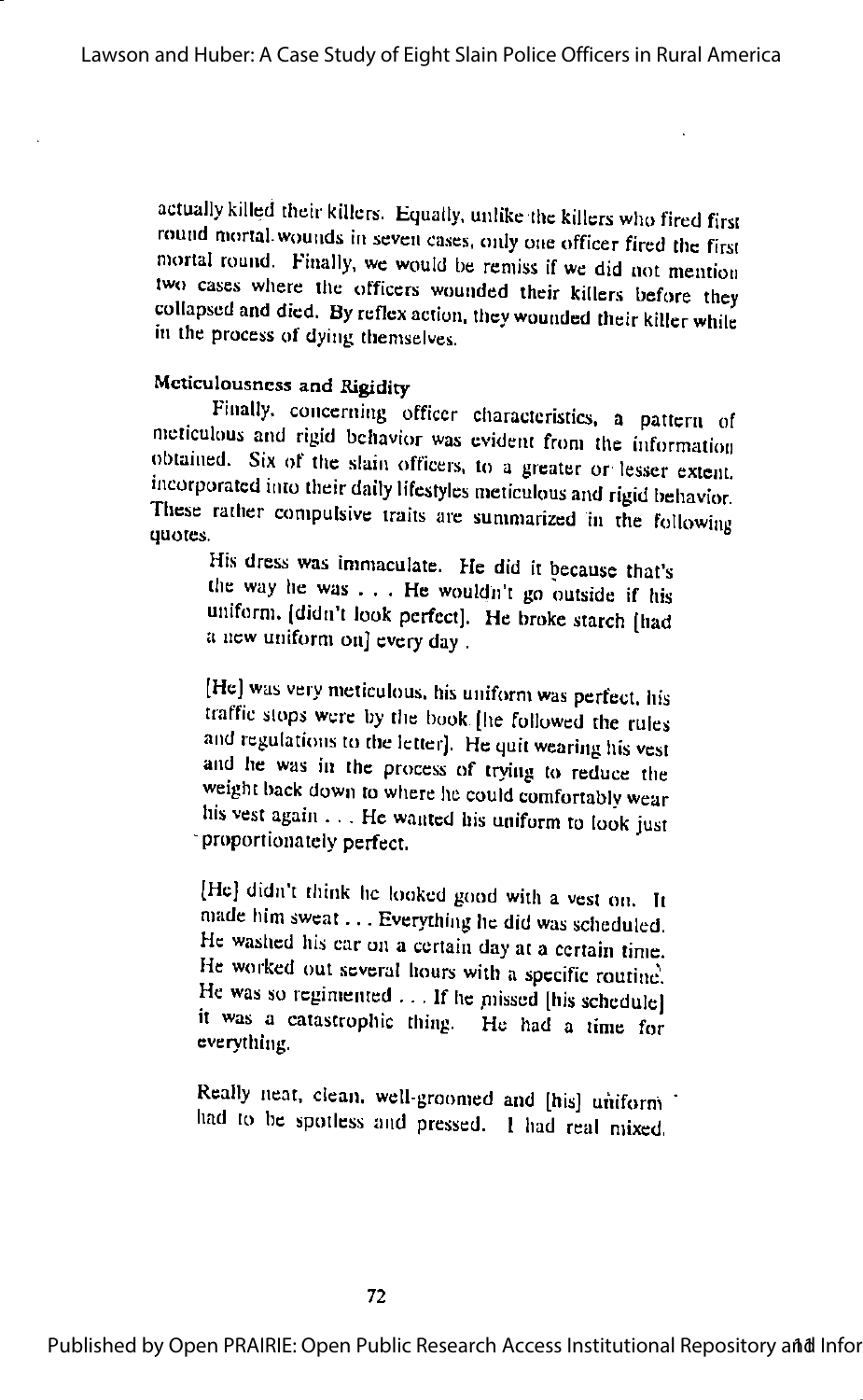feelings about it because on the one hand. I was getting tired of pressing his shirts that I didn't think needed to be pressed and on the other hand, 1 was proud that he was that kind of person because sonic of the officers were real slobs. And I was proud that he wasn't like that. I admired that a little more than I minded the extra ironing.

[He] even tailored his levis and had them pressed.

Coupled with the descriptions of aggressiveness, these illustrations depict the officers' compulsion to present a certain image. These quotes show how officers became accustomed to responding and handling people in a certain manner. However, their rigid and meticulous pattern of dealing with their daily lives prevented them from perceiving the impending danger that resulted in their deaths. Compared to the "average" Montana police officer, their general confroniational manner coupled with a love of firearms, especially hand guns, and an overall tendency to be excessively rigid played amajor role in unraveling why these specific officers were killed in the line of duty. However, other very important characteristics also emerged that set these slain officers apart from the majority of their colleagues in Montana law enforcement.

#### SLAIN OFFICERS\* PROFILE; FAMILY DIFFICULTIES

As with anyoccupation, an individual's personal life has an effect on his/her job performance. Equally, one's occupation can greatly impact one's personal life. A police officer's personal life alters perceptions of the surrounding world and influences reactions to most social situations. Concerning the officers in our study, each possessed family similarities and patterns of inieraciion that were uncanny in uniformity and consistency. In each case studied, marital difficulties or family problems (some severe and some which could be considered as "normal to a cop's life") are evident. We feel that no matter how well hidden these difficulties were, they had an' impact on the officers' actions and reactions to the threat at the time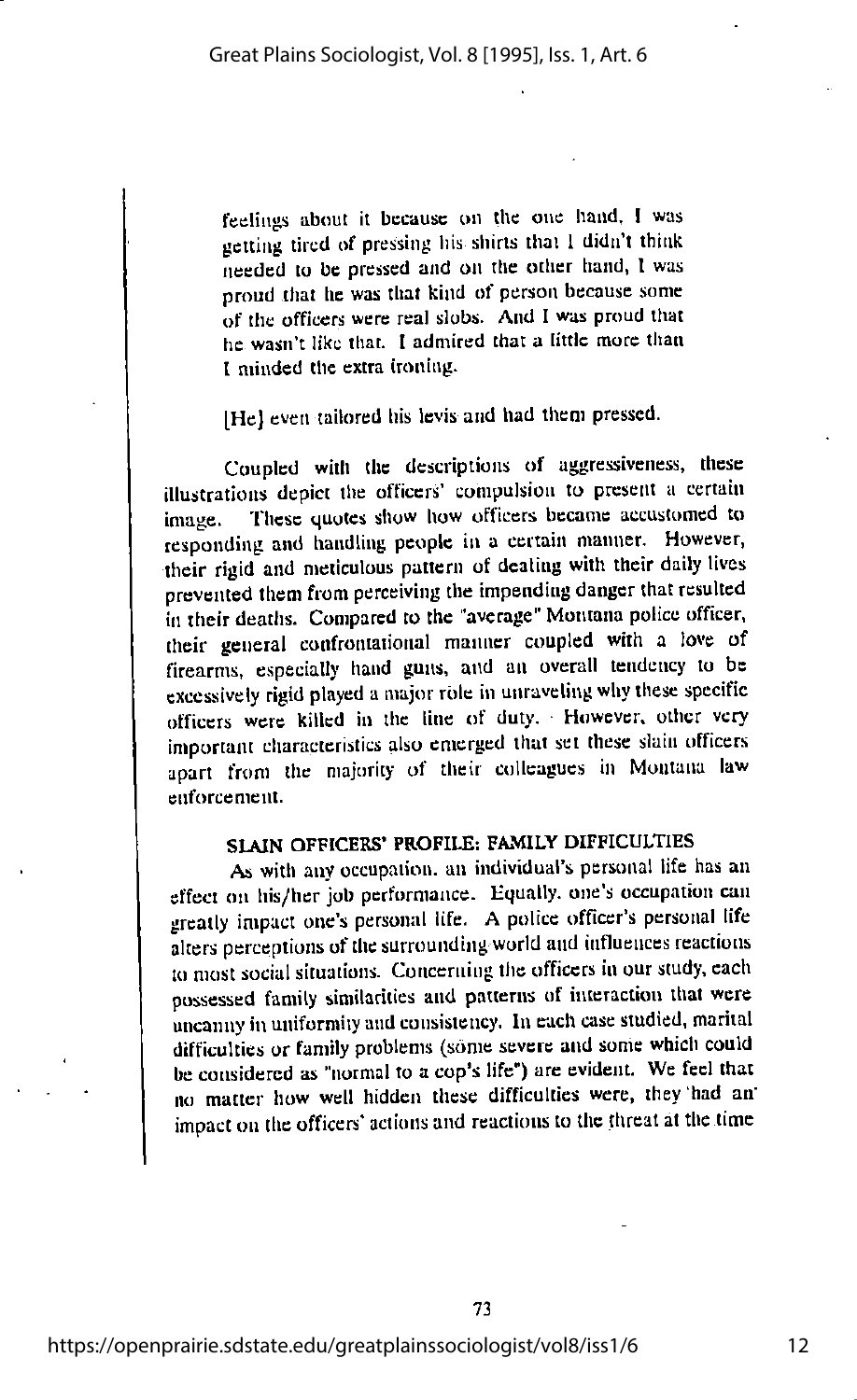# of death.

The Spousal Perspectives<br>We include the following quotes because they clearly illustrate how the slain officers' personal lives affected their job performance.<br>Again, these thoughts come from surviving spouses or close personal friends and suggest why five officers were having marital problems and another had already recently divorced. The following accounts were very difficult for spouses to make in our presence. We sincerely thank them for their honesty!

I threw [hinij out of the house because he wasn't pulling his load . . . He had a very hot temper when we first married and over the years, it really mellowed out . . . When he got mad, he got mad ! He was known to throw things occasionally  $\dots$  not at me, but just, you know [just throw things] . . . Underneath he still had a good temper... The main problem was I was working two jobs, keeping the house, paying the bills, pareniing the kids, and he wasn't doing shit Iio help me at home]. And so I asked him to leave. He packed a suitcase with some stuff and went to a motel. He was back in 24 hours wanting to know what we should do to put this together again.

[He] went and spent the night in amotel just to let the thing [this marital spat] cool down and I thought it was kind of a drastic action for him because that wasn't his character to do.

The phone [at home] would ring day and night  $\dots$ [He] was on call twenty-four hours a day ... He was so tired all the time . . . He asked for more help but the city commission would not give it to him [it strained our marriage].

[He] would be out somewhere, heaven only knew where ... and I'd get this phone call from this woman who would tell me what a wonderful, handsome man

Published by Open PRAIRIE: Open Public Research Access Institutional Repository and Infor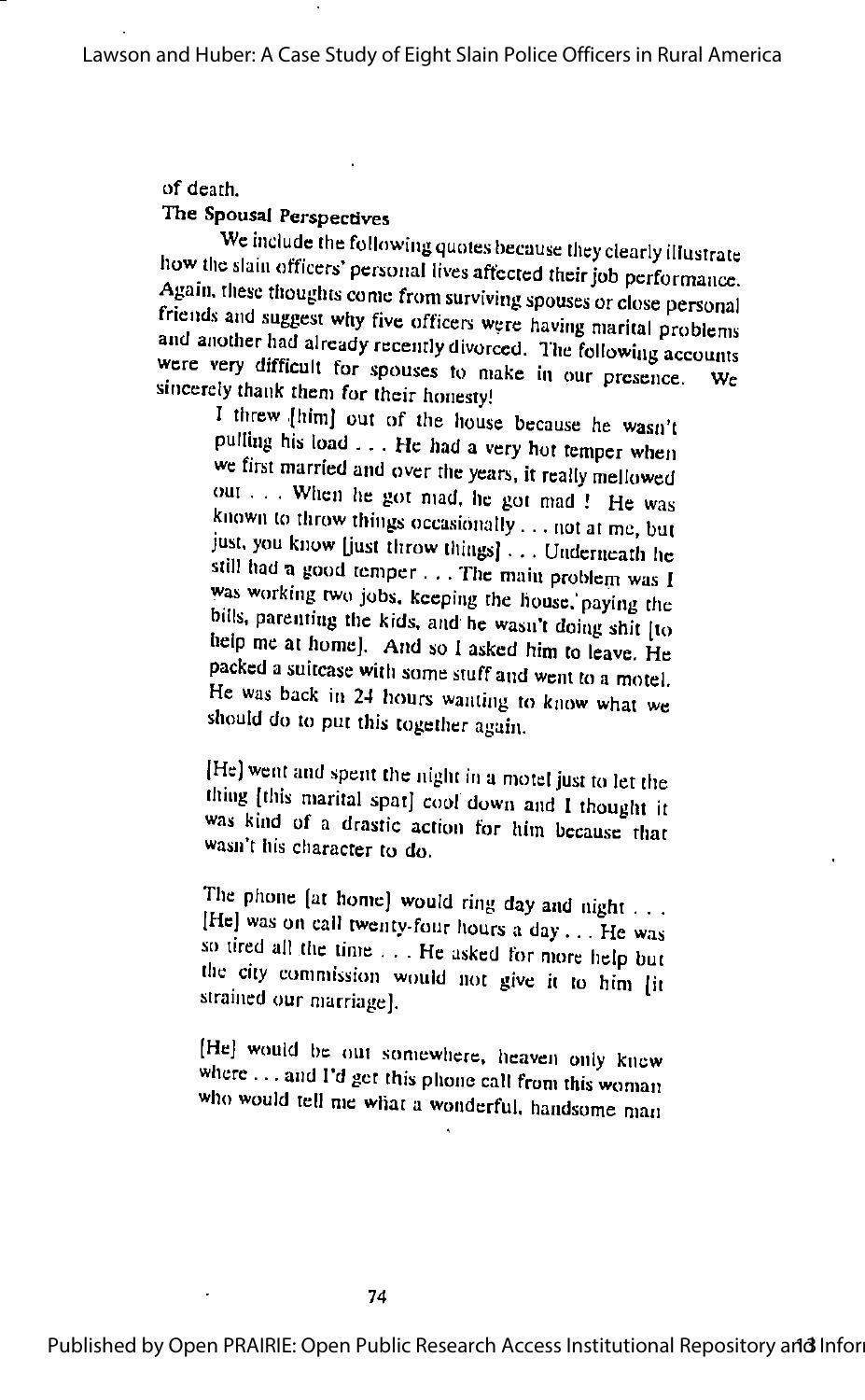my husband was  $\dots$  She probably did this to the other wives too . - . There were times when I could have simply killed him myself but I didn't want anyone else to do it ... <sup>1</sup> wauled to do it . . . But yeah, we had been married just about  $[-]$  years when he was killed and probably  $\left\{ -\right\}$  of them were probably arguments ... The man had a lot of [personal] faults, but he was a good law cuforccnient officer.

1 was financially conservative. [ didn't think we should spend the money for [so many expensive guns). I'm just not into guns and I never was. Somehow this not into the conversation at dinner. I made a got into the conversation at dinner. comment that I didn't think we could afford the guns or something to that effect. Hestood up and he used profanity. He said "fuck you" and walked out. He walked out of the house, and 1 had been married to him for a couple of years so it wasn't like we were newlyweds of two weeks. Thatcompletely look me by surprise. He didn't talk to me for 24 hours. Literally. He came home and slept beside me, although 1had to gel up early in the morning and 1didn't hear anything from him-notliing-for 24 hours. And I had this feeling that my marriage is failing.

1 don't think we had the best marriage or the worst. I mean, he wasn't an abusive person, physically, mentally or verbally. I think that his meticulousness was creating more and more problems for me. My own family was up in [another city]. I don't think that's very far to drive. Bui in terms of going up to see them on a weekend, he absolutely refused. "Go ahead and go if you want to but I'm not going to go." [Why not?] "Because it disturbs my workout schedule.". . . When he had Friday, Saturday, and Sunday off, in my opinion; I had to work and he should take care of [the kids] on Fridays. Absolutely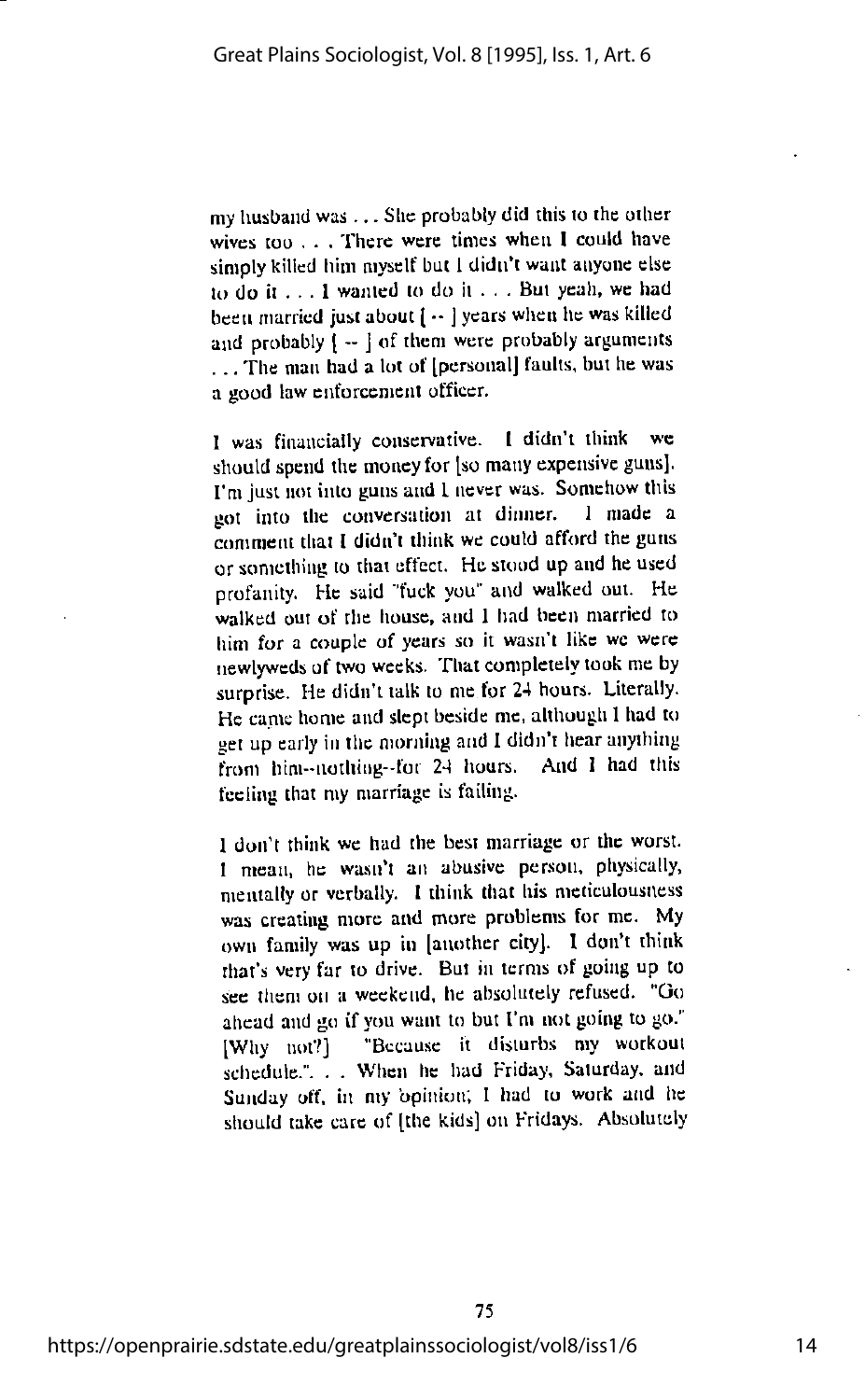not. That was his workout day and he wasn't going to give that day up ... It was more of who is going to give more in a day, I will and I did.

While only one officer was divorced, nearly all of the remaining officers experienced varied levels of marital discord ranging from the normal (if there is such a thing) husband/wife disagreements to "I threw [himj out of the house." Various research suggests factors that contribute to police officer marital problems (Lawson, 1982; Terry, 1983; Robinette, 1987; Reese, 1989; Bonifacio, 1991). These include constant shift changes, being on call twentyfour hours a day. continual worries about danger and violence, haphazard holidays off and exposing oiics's spouse and family to constant criticism from non-police community members. While such issues combine to make all police family life difficult, we found more than an average anumnt of discord expressed In the interviews we conducted with surviving spouses.

## Fellow Officers' Perspectives

As stated, most married officers (and we would suspect those living together or dating) experience some level of relationship discord. But as we continued our interviews, additional elements of marital discord in these officers' lives were revealed by fellow officers. At least five of the slain officers were seen by colleagues as openly exhibiting such difficulties.

I think. my personal opinion is, just my personal opinion, I think  $[he]$  would have went the way a lot of us would have gone ... divorce .. . There were some real family problems starting up with [him] and something would have happened ... The only thing I can think of that may have bothered him [at the time of the incident] is iiis personal life . . . Spouses call [you up at work] and start you thinking about that [tamily problem] crap . . . He probably didn't have his full mind on lihe jobl.

[He] was divorced and had difficulties adjusting to being single.  $\mathcal{L} = \{v_1, v_2, \ldots, v_n\}$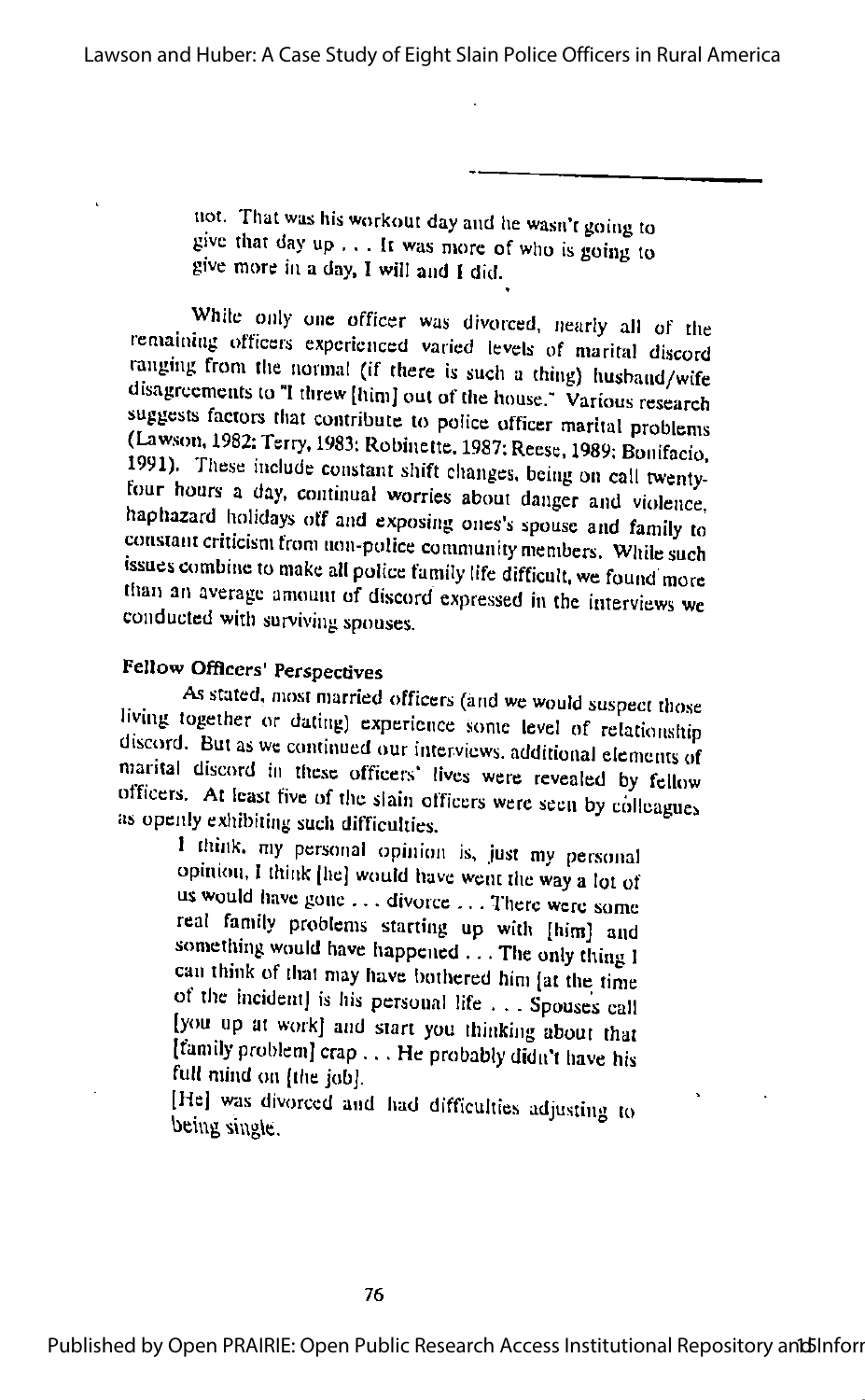Yeah, and there was violence in the lofficer's] family, against even their small child, so I was told.

The duration and levels of hostility over an extended period of time are unknown. Yet we know that at the time of death there was obvious domestic discord in five of the eight cases. We cannot state that most officers have marital or domestic difficulties, but the majority of our sample did. Such a variable needs further exploration because as one fellow officer stated, "Hel probably didn't have his full mind on [the job]."

# SLAIN OFFICERS' PROFILE: OCCUPATIONAL DYNAMICS

Another important variable surfaced as we reconstructed the lives of these slain officers. Clearly there were difficulties faced by these officers as they interacted with their administrations and dealt with departmental expectations. Somewhat akin to marital discord, it is impossible to ascertain the exact role difficulties with the administration played in the demise of these police officers. However, it is clear that sucli agency difficulties weighed heavily on their dally police and personal lives.

#### Officer/Agency Clashes

As a co-author of this study previously stated. "We must recognize the high price that officers pay when they perceive themselves as caught between a system of [departmental] authority they sometimes question and a public they sometimes despise" (Lawson, 1982). It is quite normal for all police officers to experience occupational strain associated with agency and comnmniiy clashes. The very nature of police work creates officer ambivalence concerning departmental obligations and community sentiment/hostility directed their way.

.. . few occupations create more potential ambiguity, frustration, and subsequent immobilization of spirit for workers than police work. . . Being trapped between the state and the public causes police to gradually lose flexibility when performing their duties . . . Officers lose tolerance as they gain years of law enforcement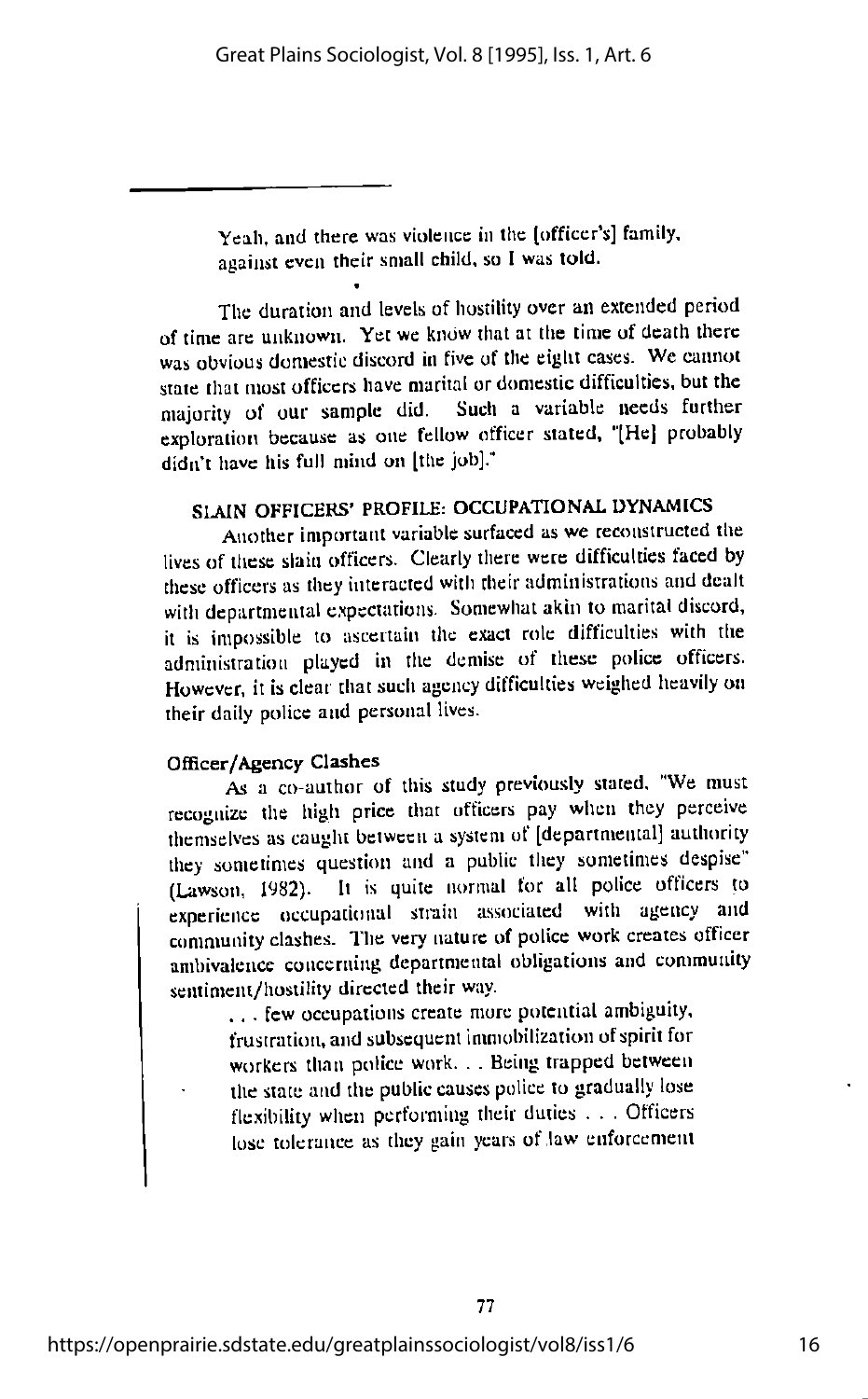experience. . . Recruits lose their idealism and enthusiasm and become entrenched in inflexibility and cynicism (Lawson, 1982).

Understanding this transformation process that most officers<br>experience rests with the interface between organizational pressures placed on officers and the negative consequences of constant antagonistic encounters with some of the public.

Throughout most of his career, in fact, the police officer lives in a world of power, yet one in which he himself has no power. The patrolman has not helped to formulate the policies he is required to enforce, and. he is given little latitude in interpreting them (Fink and Sealy, 1974).

While all police officers experience frustrations living in a<br>world of organizational power without actually possessing much of it. the slain officers in our study illustrated much more than an average amount of difficulty with their departments. In fact, six of the eight officers constantly clashed with departmental superiors or city/town governing bodies. Without identifying specifics in such a way as to breach anonymity or confidentiality, the following<br>interview excerpts characterize the type of officer/agency clashes interview excerpts characterize the type of officer/agency clashes!<br>going on at the time of most officers' deaths.

IHc] and the administrator had several run-ins ... He carried a high-powered magnum and loaded his own rounds . . . The administrator didn't like that, but did not push the issue . . . They had several go-rounds about that and other department operations ...<br>There was turmoil in the department. There was a constant pissing match going on between [a supervisor] and him ... he [the supervisor] was always on his ass.

The [political] situation there was just something that affected [him] so deeply that it affected his judgement • • . Ihere was conflict with the administration no matter what he did . . . He was very burned out and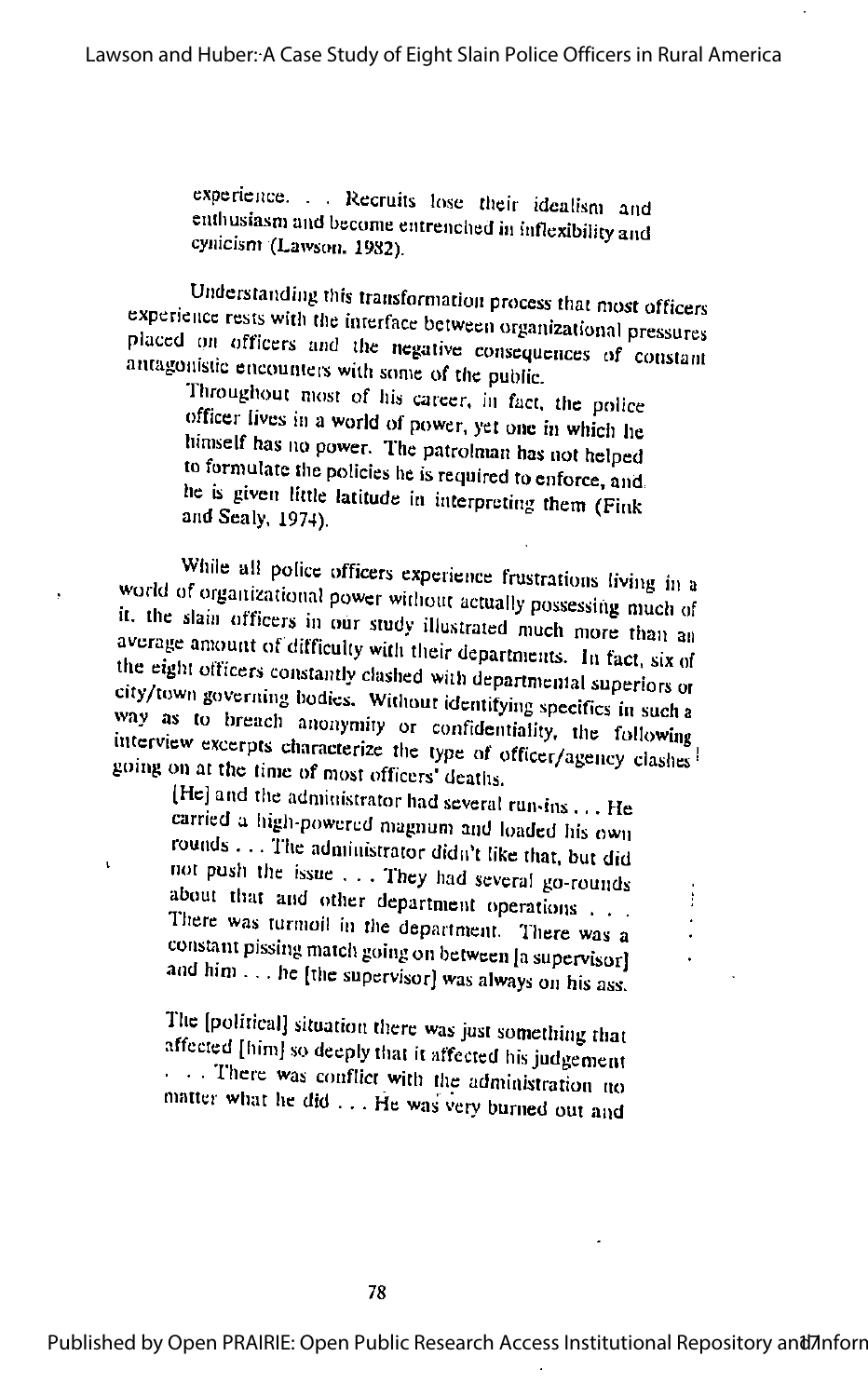I've often wondered if that had something to do with it [his death] . . . The department was just so ill-run that many of [liis] friends were pusliing him to run for sheriff the next time around  $\ldots$ . At the time he died, he was in a real turmoil personally. In fact just several nights before he died, he told me that he had reached the point where he had to decide if he was going to be the sheriff or run for sheriff and try to get in [office] and improve things or he was going to get out of law enforcement  $\dots$  It had come to that point for him.

The administrator arbitrarily changed his shift and duties just to show the officer who was in charge  $\dots$ [The administrator] look little things and blow them out of proportion and it was sometimes off the wall . .. I mean, if you talked back to him or if you backed him in a corner where it turned out he was saying something that wasn't true, then he'd come down on you.

Nearly all officers studied had such conflicts with their administrators, commissioners or senior officers. In fact, it was clear that two officers had been severely reprimanded by their departments on several different occasions just prior to their deaths. As the above interviews suggest, just prior to their deaths two other officers were at the point of quitting or running for sheriff to alter the difficulties they experienced. Like the earlier issues pertaining to marital difficulties, perhaps the departmental clasties played a role in influencing the daily judgments made by these slain officers.

#### Officer/Agency Irregularities

One last issue continuously surfaced as we reconstructed the slain officers' lives. This issue was the most difficult for us because it suggested an understanding of these fatal events which clearly involved a possible victim-blaming ideology. As Ryan has suggested, it is easy to explain tragedy by reverting to what the victimized party did to cause their own victimization (Ryan, 1971). For example,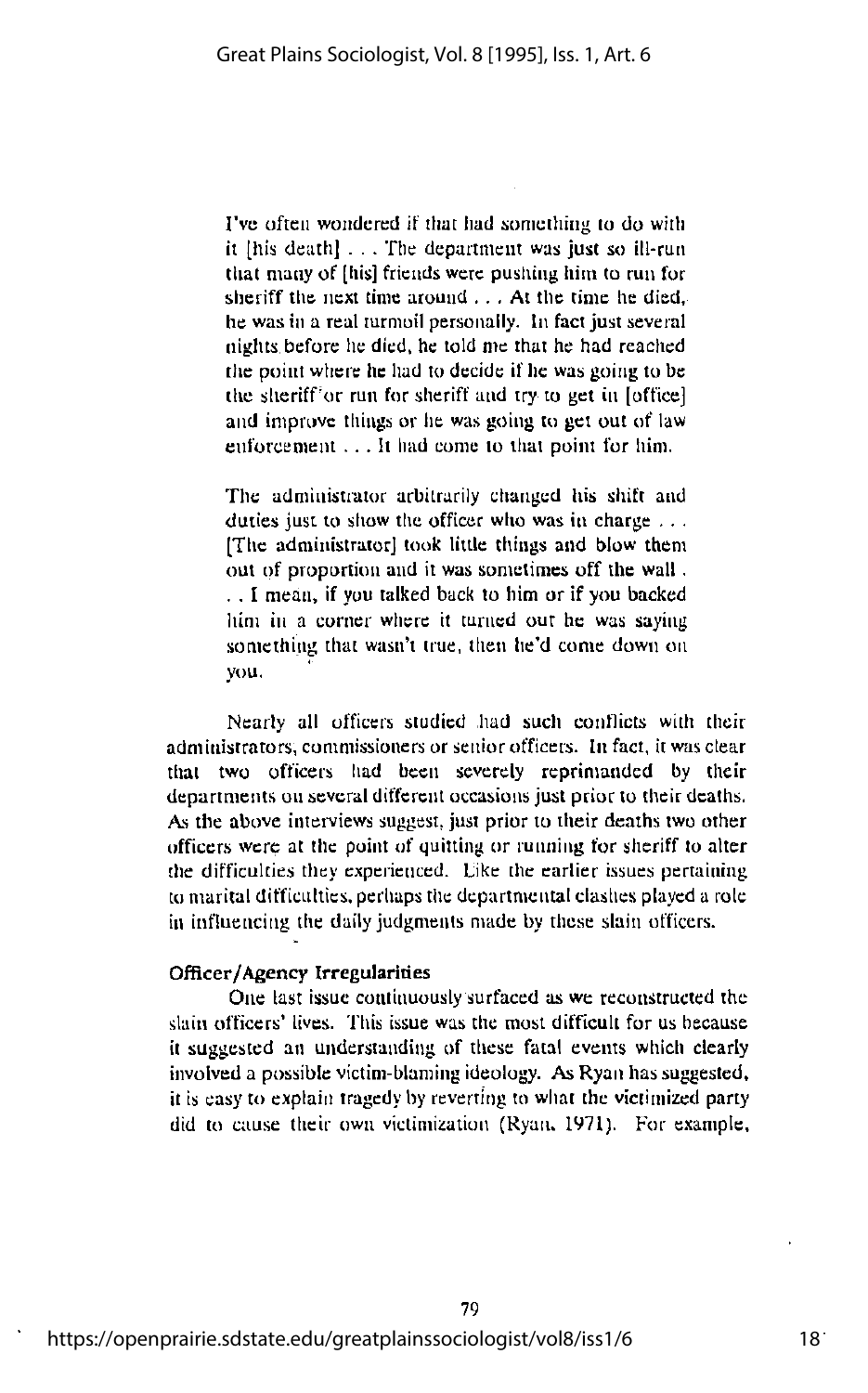vacationers wlio liavc ilicir homes burgled while away get blamed because they forgot to cancel daily newspapers, women who get raped arc blamed because they dress too seductively, men get robbed and are blamed because they flash money around in cavalier fashion, etc. All illustrate victim-blaming tendencies. One always risks victim-blaming when an attempt to shed liglit and understanding focuses on the deeds or actions of victims themselves. This was the dilemma we faced because each officer fatality did involve systematic errors or irregularities that played a direct role in the deaths of all eight officers. However, such errors did not cause the deaths. Obviously, each police officer was intentionally killed by someone wishing the officer dead! Nevertheless, we must complete our profile by identifying procedural irregularities even if it suggests victim-blaming on our part.

Jhree officers were killed responding to domestic disturbances. Two of these officers died, in pan, because they responded without officer backups. One refused help and the other was not funnshed.any by the dispatcher, The third officer was killed moments after responding to the domestic fight where the initial officer had refused help. In this tragic event, the first officer was already dead and the second walked into an unsuspected fatal trap. All three officers died because departmental policies were not followed or in fact did not exist at the time of the killings.

The remaining five officers died in situations where the following irregularities existed: (1) failure to follow departmental policy regarding routine traffic stops, (2) improper parking of the patrol vehicle to provide the officer with asafety zone, (3) failure to handcuff the arrestee while transporting him to detention. (4) failure to adequately respond to a person clearly known to be mentally unstable and a threat to the specific officer slain, and (5) failure to follow departmental policy governing the serving of arrest warrants. Acknowledging such errors or irregularities does not detract from the cold fact that some of these officers would have died doing everything "perfectly." Yet some died because they made mistakes!

#### **CONCLUSIONS**

This project was limited to police officer deaths by firearms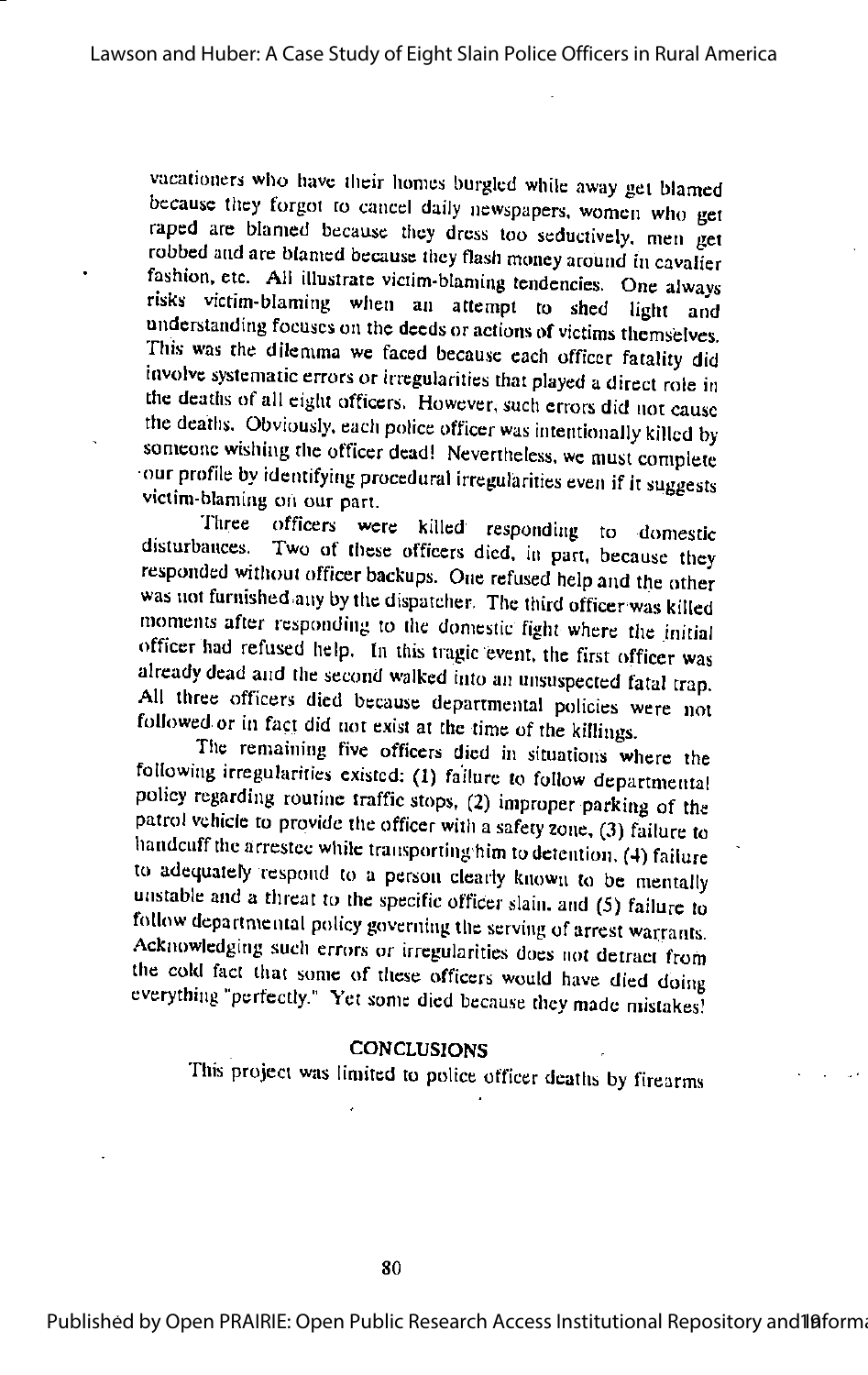in one rural state. We have presented descriptive information indicating basic similarity with F.B.I, national data. Although this  $comparative$  data is valuable, it should be considered as inconclusive. Clearly, further research contrasting rural and urban variations should be conducted on a nationwide basis.

More specifically, the reconstruction of slain Montana police officers' lives has led to some similar scenarios. All died within seven city blocks from the police department. All died within one minute of initiating the encounter with the killer. Seven of eight died within ten yards of their patrol car. In fact, three citlicr never exited their vehicle or died trying to exit it. Six officers, directly or indirectly, died at the hands of someone who personally knew them or one of tlie other officers involved in the situation. Several of these slain officers had long histories with their killer. One killer actually worked for the dead officer in a previous official capacity.

Finally, detailed reconstruction of these officers' lives suggests several important characteristics shared by nearly all. While many police officers can be expected to possess these characteristics, the frequency or intensity associated with these variables is quite consistent for these eight slain officers. Compared to fellow officers in their own departments, most were overly aggressive boili verbally and physically. Nearly all were excessively involved in recreational hand gun shooting and firearm collection as a hobby. Six of the eight were excessively rigid, bordering on being compulsive about many facets of their personal and professional lives. Nearly all displayed more than the average amount of marital difficulties. One was recently divorced and perhaps two others were close to divorce when killed. Equally, all had varied levels of difficulty with their departmental supervisors or city officials. At least two could be characterized as prime candidates for job termination. Two others were seriously considering job termination by their own choice. Finally, all did some things (with our perfect hindsight) that we could consider improper, foolish, or even outright violations of departmental policy or procedures. To what extent these actions promoted their deaths we can only guess. Obviously, all police officers do improper, foolish and inappropriate things while onduty. Yet. why did these eight people die?

SI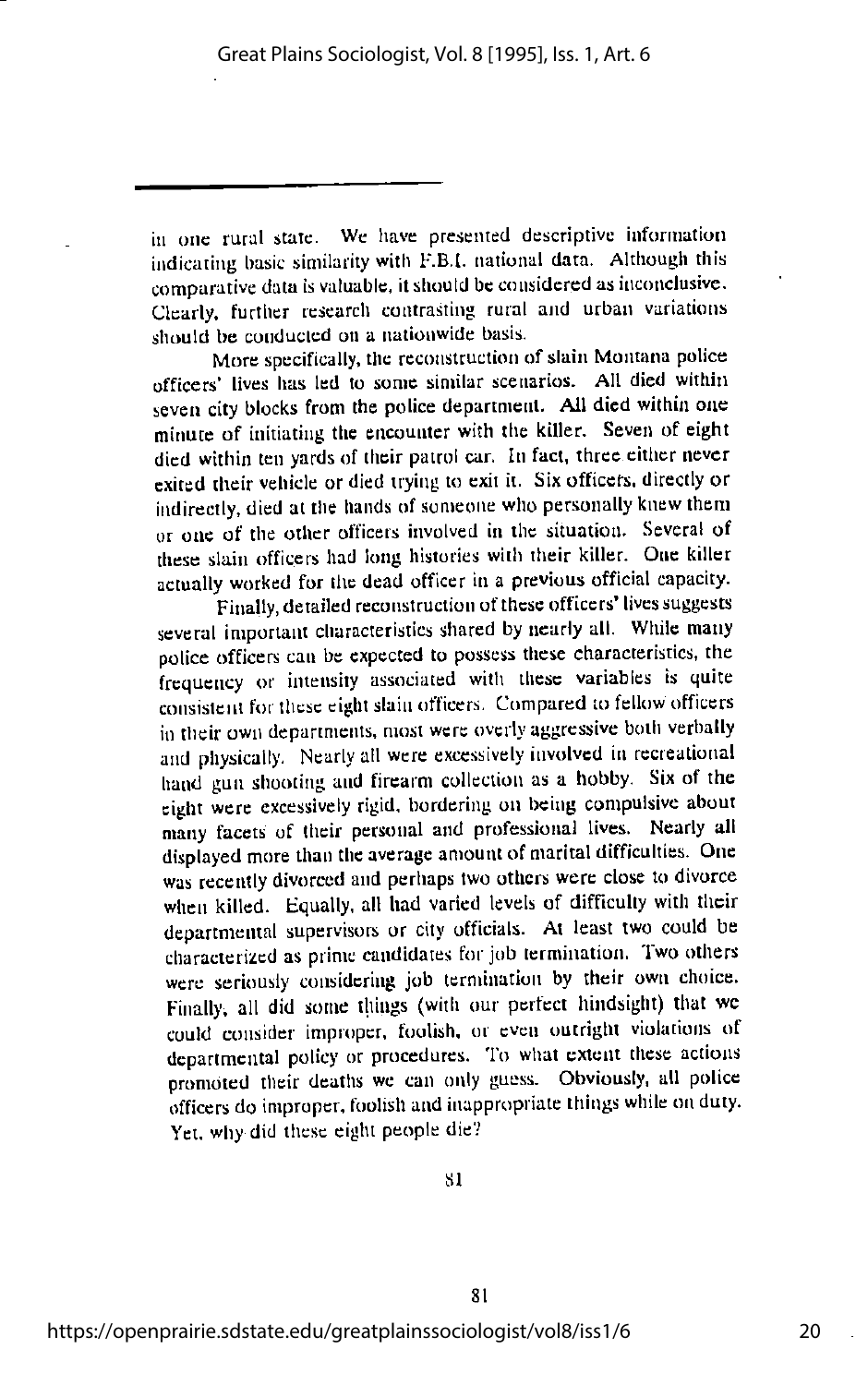In sum, we present this initial profile of the slain officers with two important objectives in mind. First, police officer killings are not random. Hopefully we have identified variables which provide clues concerning risk levels of dying on duty. Further research may indicate that officers who think and behave as our sample did have greater probability of being involved in violent confrontations, either as victims or perpetrators. The direct opposite may also be true. Perhaps officers possessing none of the characteristics mentioned here have significantly less chance of violence-inducing confrontations.

These questions lead to our second objective. For both theoretical and practical reasons, these initial findings should be further researched and explored. Homicide research should pay more attention to the lives of the victims and perpetrators at the time of deadly confrontations. Equally, within law enforcemem circles, especially among rhose who spend their professional lives training police officers, the profile we have presented should be ( considered as groundwork for preventive training/education. Without victim-blaming and without excessive accusations being directed at some types of police officers, we must continue our search for knowledge which gives clues about such tragic situations.

#### NOTES

- 1. This project was partially funded by the Montana Board of Crinte Control to determine if illegal drugs were used by the officer or the killer at the time of the incident. We found only one case of an "unknown" drug in an officer and one case of an "unknown" drug in a killer. In both cases, steroids were suspected. However, a more definitive conclusion could tiot be accomplished because of the inadequacy of previously existing medical records (Alpert, Dunham, 1989;17). Alcohol may have been used by two slayers, but there was no evidence of alcohol use by any officer at the time of death. Additional funding was received from the Montana State University, Sociology Department and the Montana Law Enforcement Academy.
- 2. The settings included law enforcement agencies, motel rooms,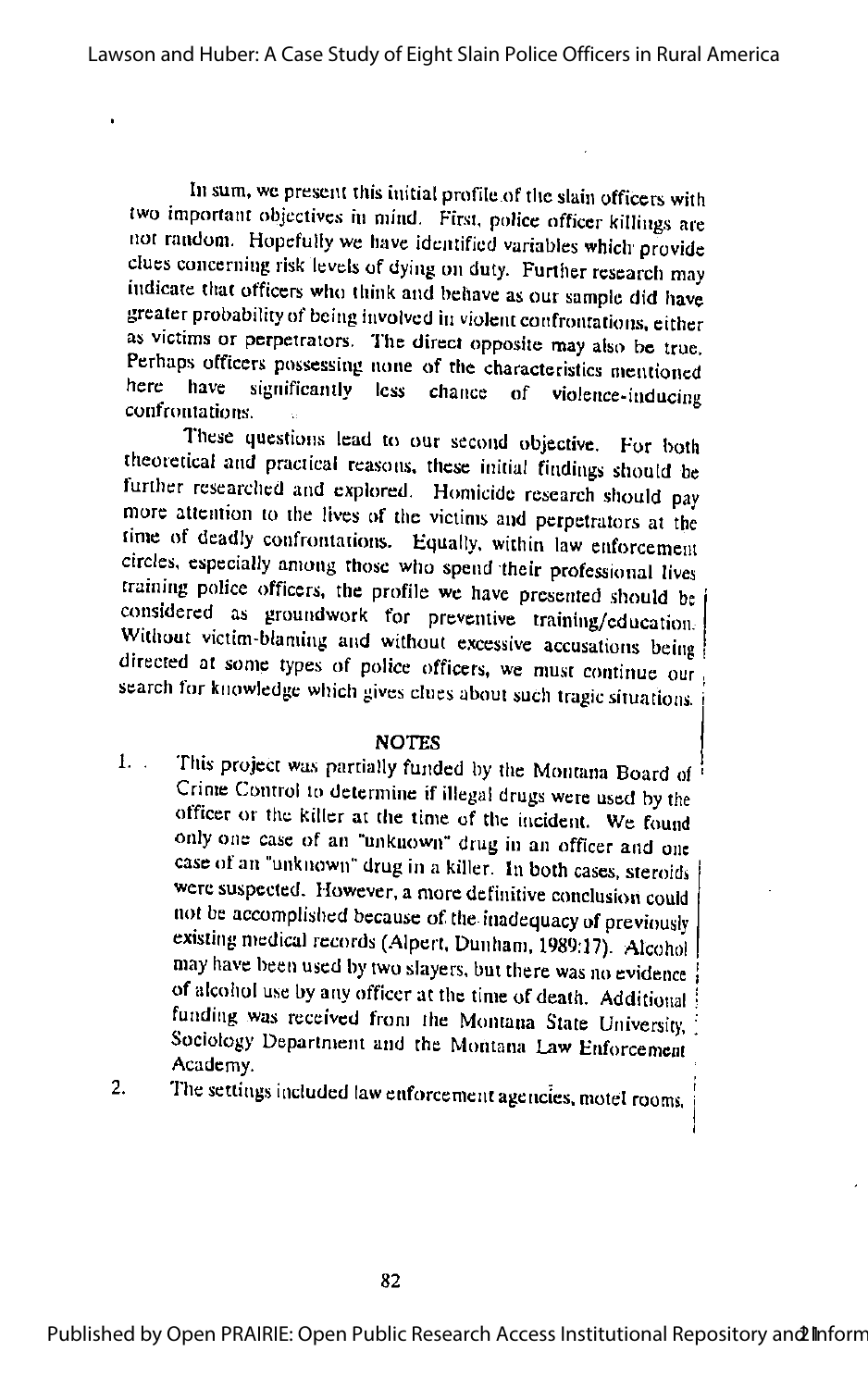patrol cars, a university lounge, a hospital, an FBI office and<br>two private homes. Information confidentiality was Information confidentiality was maintained. Only the researchers, the person interviewed and our typist knew what was discussed during the interviews. Over three hundred pages of transcriptions, pictures and related crime scene diagrams were collected. The end result was a comprehensive understanding of officer deaths in one rural American setting.

- 3. Any reader wishing copies of this percentage comparison between our small sample of eight and FBI data, please write Paul Lawson, c/o Montana State Unviersity, Bozeman, MT 59717.
- 4. Kndnote explanation; (1) [He] replaces the actual officer's name or agency identification, (2) [Verbiage] encased in brackets indicates researcher comments or explanations, (3) "quotations" when the officer is quoted by the interviewee,  $(4)$ . .. (dots) denote intentional omitted verbiage, and (5) a line space denotes a different speaker.
- 5. For at least two, there was evidence that indicated a strong premonition of their death. One even remarked prior to his own death that "he wanted to go out in a blaze of glory." Another commented to his wife the night before he died that he knew he was going to die soon.

#### **REFERENCES**

Bonifacio, Philip. 1991. The Psychological Effects of Police Work. New York: Plenum Press.

- Dunham, Roger G. and Alpert, Geoffrey P. 1989. Chapter 17, Critical Issues in Policing Contemporary Readings. 298-310. Wavelaiid Press, Inc.
- Fink. Joseph, and Sealy, Lloyd G. 1974. The Community and The Police: Conflict or Cooperation?

Konstauiin. David N- 1984. "Homicides of American Law Enforcement Officers." Justice Quarterly1(1):98-99.